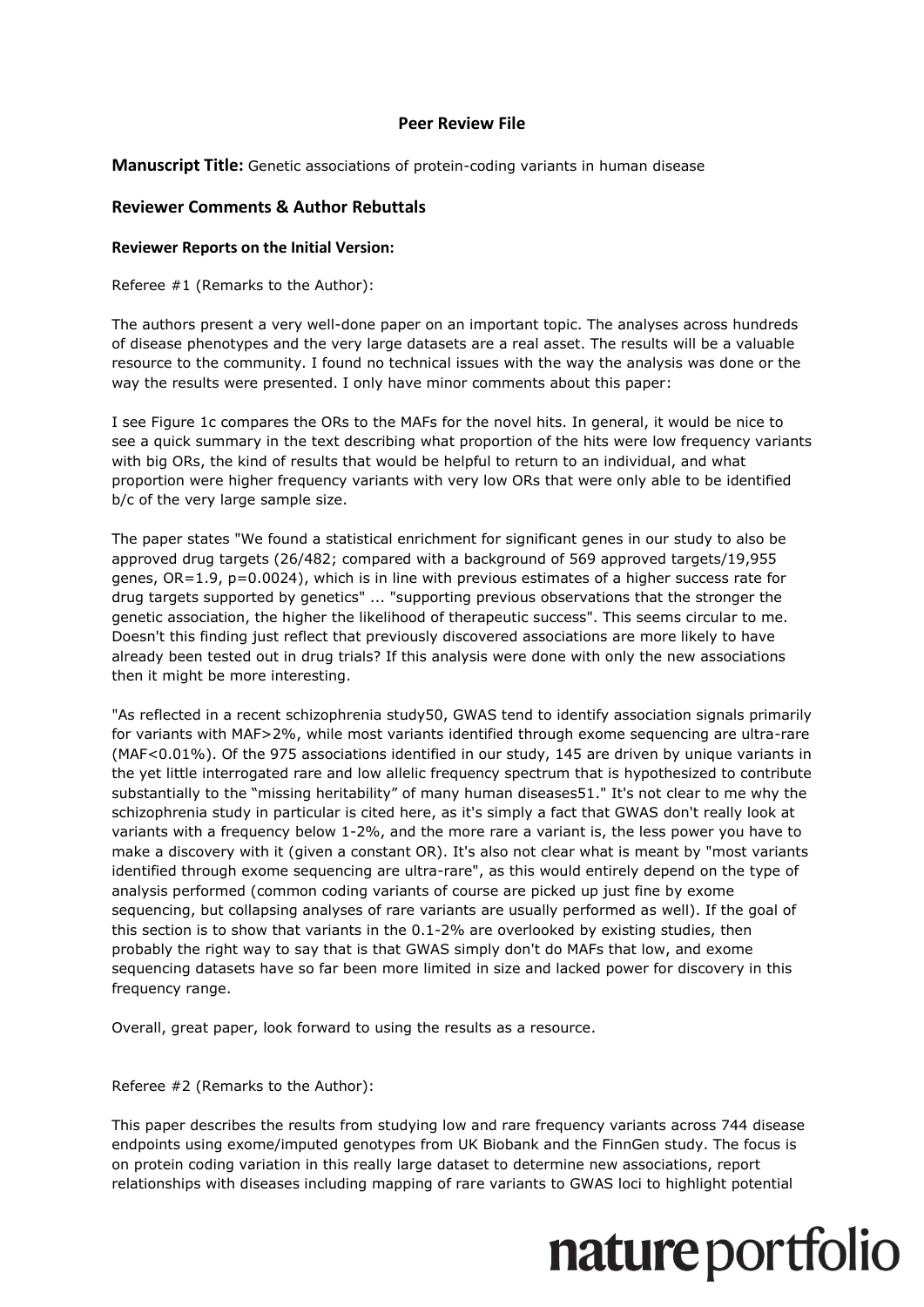candidate genes, discovery of rare variants causing monogenic disease and their population relevance and relevance as drug targets.

I enjoyed reading this paper and you have done a lot of work with some really nice results covering many disease end points. I thought the study was well designed and have a few comments.

1. For reporting of results it was good to see all the QC checks you did and especially for variants with MAF <1% and as expected there would be more differences between FG and UKB in this allelic range. A review of your results with MAF  $<$  1% in ST3 provides a few variants which are quite discrepant In MAF, row 103 for example, CFHR5 the fs variant has a frequency of 0.31% in UKB and 4% in FG – using only a p value of 0.05 and less for support is liberal. Can you comment on your criteria for selecting P<0.05? I also wondered in your general reporting how many associations you found are rare – or low frequency variants your headline reporting does not report results in this way which will be interesting (and a goal of your study?) – how many of these have allelic frequencies that differ significantly across populations. You do describe these results in some detail on page 7 but some further reporting will be interesting.

2. For FG you have used imputed data – and you have been stringent on which variants you included in your analysis. I wondered for many of the positive associations you are reporting (focus here on the rare variants) did you have access to any direct genotypes for some of the variants you report and did you look at the genotype clusters as an extra QC measure? Just as an extra QC measure

3. On page 8 – can you add the MAF of the ODF3 variant?

4. Your manuscript focuses on leveraging coding variant associations for generating new biological insights and you selected AF as one example. In ST3 you report coding variants you have found, and in the check if novel or not only one gene is indicated – ZNF131. Thus, the variants and genes have already been described. I am assuming here a 1 in columns AG and AH refer to a yes novel (there is no legend). The analysis you performed for METTL11B is really interesting and a nice story, at the end of this paragraph you indicate this is the causal gene at this locus – a locus which has many other well established genes with functional data supporting their role in AF (SCN5A). It would be really helpful if you can describe the GWAS locus in more detail – is there only one AF signal at this locus or are there other variants also associated with AF – the GWAS variant maybe tagging variants in other genes at the locus and your work indicates another association and candidate gene?

5. You focused on results from rare variant analyses at the SCN5A and SCN10A locus. This is a well- studied locus with over 30 variants reported with AF/ECG traits and both SCN5A and SCN10A are well established candidate genes. I think the text on this locus could be reduced.

6. HCN4 again another well studied gene and recognised as the candidate at the locus – this text and SCN5A - SCN10A could be a single discussion point?

7. PITX2 – again a well- established candidate gene for AF. It was nice to see the functional work you have done onn your new variant, but I thought your results could be placed in better context. The selection of genes you have mostly highlighted for discussion of AF are candidate genes that are recognised and the mechanisms. With your rich dataset of results, were there other loci which you could have highlighted and importantly any new results also from other traits?

8. Over the past week I note there is a new paper on MedRxiv which reports single variant results from UK across 3700 phenotypes (there are some shared co-authors). What are the overlap in findings, can this paper be referred to in some way as there are more exomes and may support some of the results in your paper?

9. Supplementary tables – I do not see any legends for any tables, can these be provided?

10. ST1 – add in the total N. There is no legend, can R5 and R6 be indicated?

11. ST2 – there are some spelling mistakes, for example: Cardiac arrhytmias, please review.

12. ST3 – typos again

13. ST7 – can you also add the RsID to this table and also indicate in column G the source?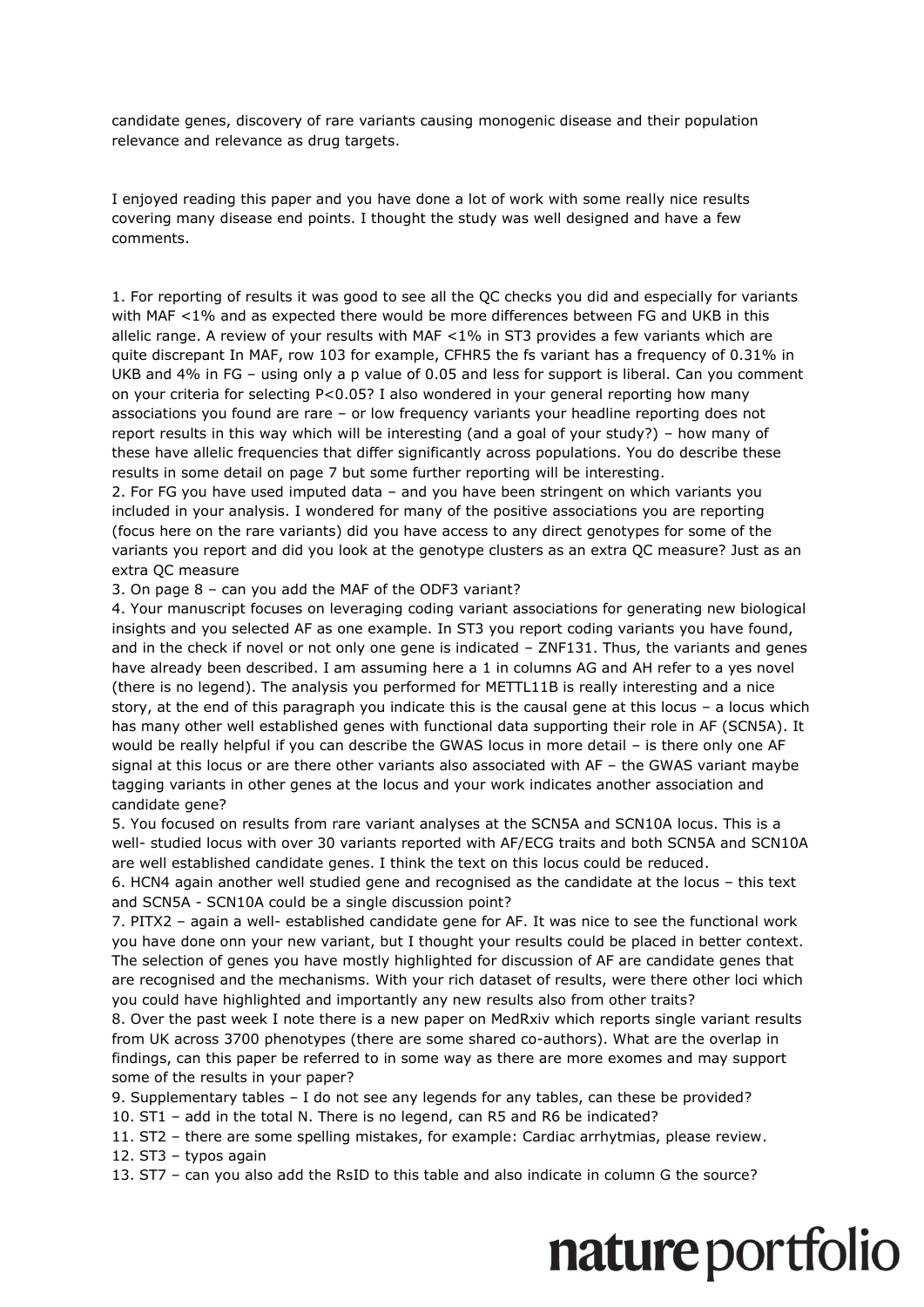14. ST10 – again typographical errors, can you review? 15. Can you provide further details on data sharing – the site and what results?

Referee #3/#4 (Remarks to the Author):

This is the largest association study of protein coding variants identifying known and novel rare and low-frequency protein-coding variants associated with disease. The analysis combines exome sequence data in UK Biobank with imputed genotype data from FinnGen, and may provide a costeffective approach to increasing power for the detection of rare, disease-associated variants by leveraging MAF enrichment in different populations.

1. The authors state that by combining data from two different populations, whereby rare alleles in one population are enriched in the second population, the authors were able to identify lower frequency variants in regions that have not previously been reported at genome-wide significance. However, there is also gain of power simply due to increased sample size. In Suppl Table 3, only 82 variants had MAF<1% in UKB. Most of these variants had larger effect sizes (median odds ratio of 2). If an analysis was done combining the UKB data with another 260,405 European ancestry genotyped individuals imputed to a fully sequenced reference (instead of Finnish samples), would most of the these variants still be GWAS significant? In other words, is this just a matter of sufficient power due to increased sample size, or are these variants only identified at GWAS significance because of the higher MAF in the Finnish individuals?

2. For the FinnGen data, how confident are the authors in the accuracy of the imputation for rare variants? The methods do not state if there was any INFO score cut-off applied for filtering of lowquality imputed variants? Could the authors also provide the distribution of INFO scores for MAF<1% in FinnGen?

3. The authors derive and validate a theoretical prediction of the improvement in meta-analysis Zscore statistics as a function of sample size, MAF and effect size differences. However, the importance of effect sizes difference is not well reflected in their derivation. In fact, Equation (14) seems to suggest that uplift parameter "alpha" no longer depends on effect sizes, while this is only masked by the parametrisation. We suggest 1) expressing alpha as a function of the odds ratio (OR) in each study and 2) then simplify the expression under the assumption that the OR is constant across studies. This way, the reader will not be confused by statements like "for fixed  $\kappa$ (kappa) IVW uplift  $\alpha$  increases with increasing MAF-enrichment", which are incorrect given that kappa is itself a function of MAF-enrichment. We believe that our suggestion should clarify the logic of the argument made there.

4. Pg 7 Line 164 – the authors state that the majority of regions were associated with a single disease cluster. They refer to Ext Data Figure 6. Panel b of this figure shows that most variants are associated with 1-2 biomarker groups. Looking at the biomarker groups, all blood biochemistry measures are classed as one group, despite these biomarkers having very different functions e.g. Vitamin D vs lipids vs inflammatory biomarkers which would be relevant for different disease groups. Lipids would also be more related to anthropometric measures and impedance measures, inflammatory biomarkers related to blood cell counts, urate and creatinine would be more related to blood pressure. Therefore, the number of true pleiotropic associations may be under-estimated. Re-grouping the blood biochemistry biomarkers according to function would make much more sense, rather than a single Blood Biochemistry group. For example see categories listed by UKB https://www.ukbiobank.ac.uk/media/oiudpjqa/bcm023\_ukb\_biomarker\_panel\_website\_v1-0-aug-2015-edit-2018.pdf.

5. Similarly, Page 11 Line 242, 47 regions were associated with 5 or more biomarker categories including loci such as APOE. But the anthropometry measures, impedance measures and lipids could be considered functionally as one groups, given the causal association between lipids and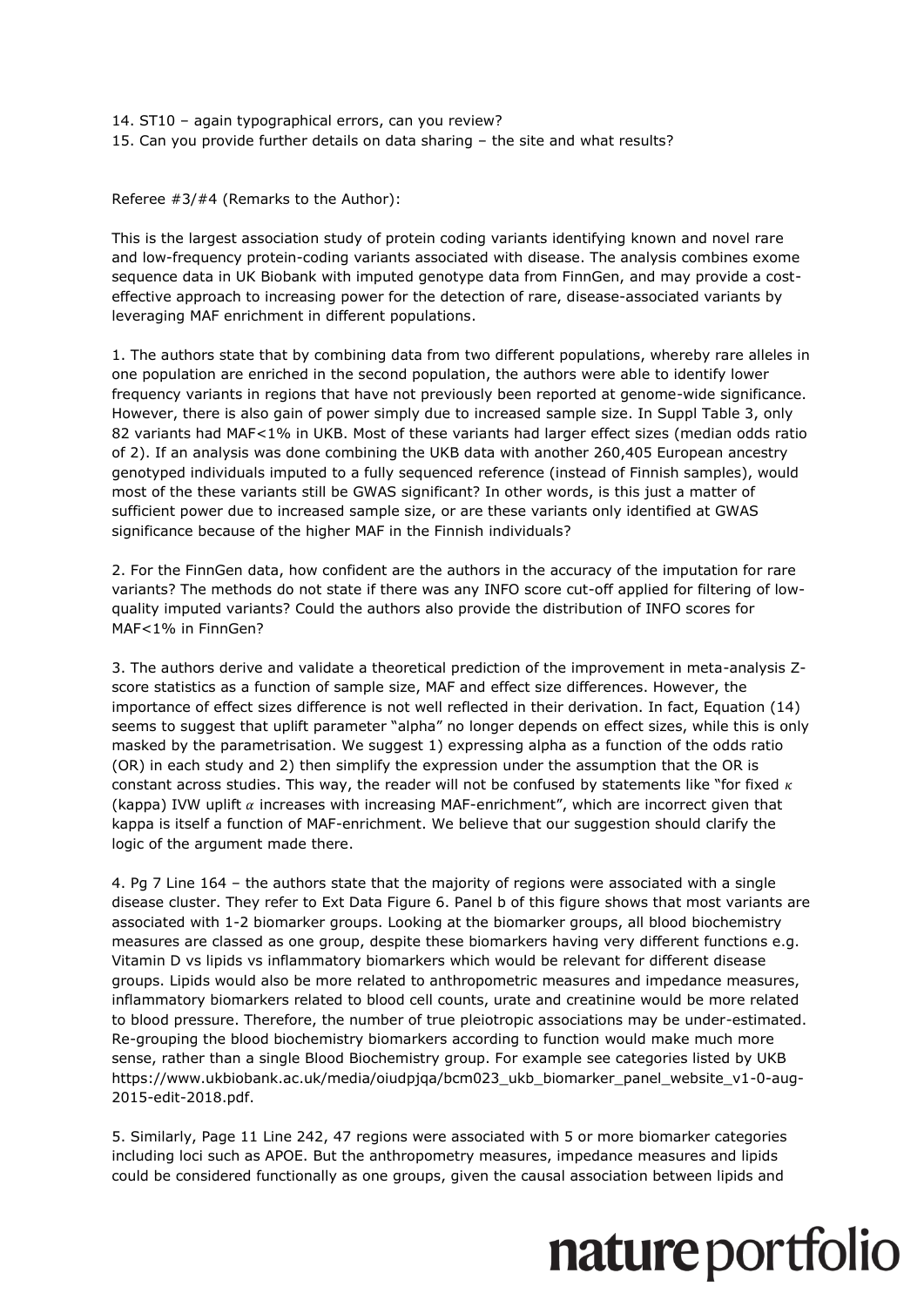anthropometric measures instead of 3 separate groups (vertical pleiotropy as opposed to horizontal pleiotropy). ABCG5 is also listed as a locus associated with 5 or more biomarker categories, but it is only associated with blood biochemistry traits.

6. Supplementary table 10 - rs121913502 (15:90088702:C:T) has a huge effect size (beta=22 in FG) with myeloid leukemia. A lookup of this variant in ClinVar shows it is annotated as pathogenic/likely pathogenic (31 May 2016) for acute myeloid leukemia. But in Suppl Table 3, it shows as NA under ClinVar pathogenicity and 1 as Novel ClinVar variant. https://www.ncbi.nlm.nih.gov/clinvar?term=((29755[AlleleID])OR(362867[AlleleID])) Please re-check ClinVar annotations for all variants to ensure none have been missed and are not labelled as novel when previous evidence is available.

7. There have been some large multi-ancestry exome-sequence studies for specific disease published e.g. T2D (https://www.nature.com/articles/s41586-019-1231-2), serum urate (https://pubmed.ncbi.nlm.nih.gov/30315176/ ) and Alzheimer's disease (https://www.nature.com/articles/s41380-018-0112-7). Does this analysis replicate these findings, and would these variants have been replicated by UKB alone or only when FinnGen and UKB are combined? Also are variants identified here identified in these studies?

8. Page 8 Line 178 - "152 had previously been linked…" could you add the % in brackets i.e. 28.5%. "For 45 of these, the associated…" could you add % i.e. 29.6%

9. For the variants that were associated with a disease cluster that was different than the phenotype reported in ClinVar, could you provide some examples of how different were the ClinVar phenotypes from the disease cluster? Is there any evidence from mouse studies or drugs sideeffects for pleiotropic effects of the genes?

10. In Figure 1C it would be useful to distinguish which of the blue dots were significant in UKB only and those that were significant in FG only.

11. Pg 5 Line 107 - the description of how a distinct region is defined is a little confusing. Could this be written more clearly.

12. Winner's curse can lead to inflated effect sizes that the large effects reported for some of these variants could potentially mislead replication studies, which will be looking for larger effect sizes.

13. Is it possible to compare the proportion of variance explained for a few traits by coding SNPs vs non-coding SNPs since genome-wide data is available for both samples?

14. Page 7 Line 152 – The authors state that 35% of region-disease cluster associations have not been previously reported at p<5e-8. Previous GWAS sample sizes may have been smaller and therefore less powered to detect at genome-wide significance. Is there a way to see if these variants have suggestive association in previous studies (p<1e-5)?

15. It would be useful to know how many distinct genes were associated with disease (outside the HLA region) and how does this compare to the number of distinct regions i.e. how often were coding variants in 2 adjacent genes merged outside the HLA region? Also, of the associated genes, how many had more than one independently associated coding variant?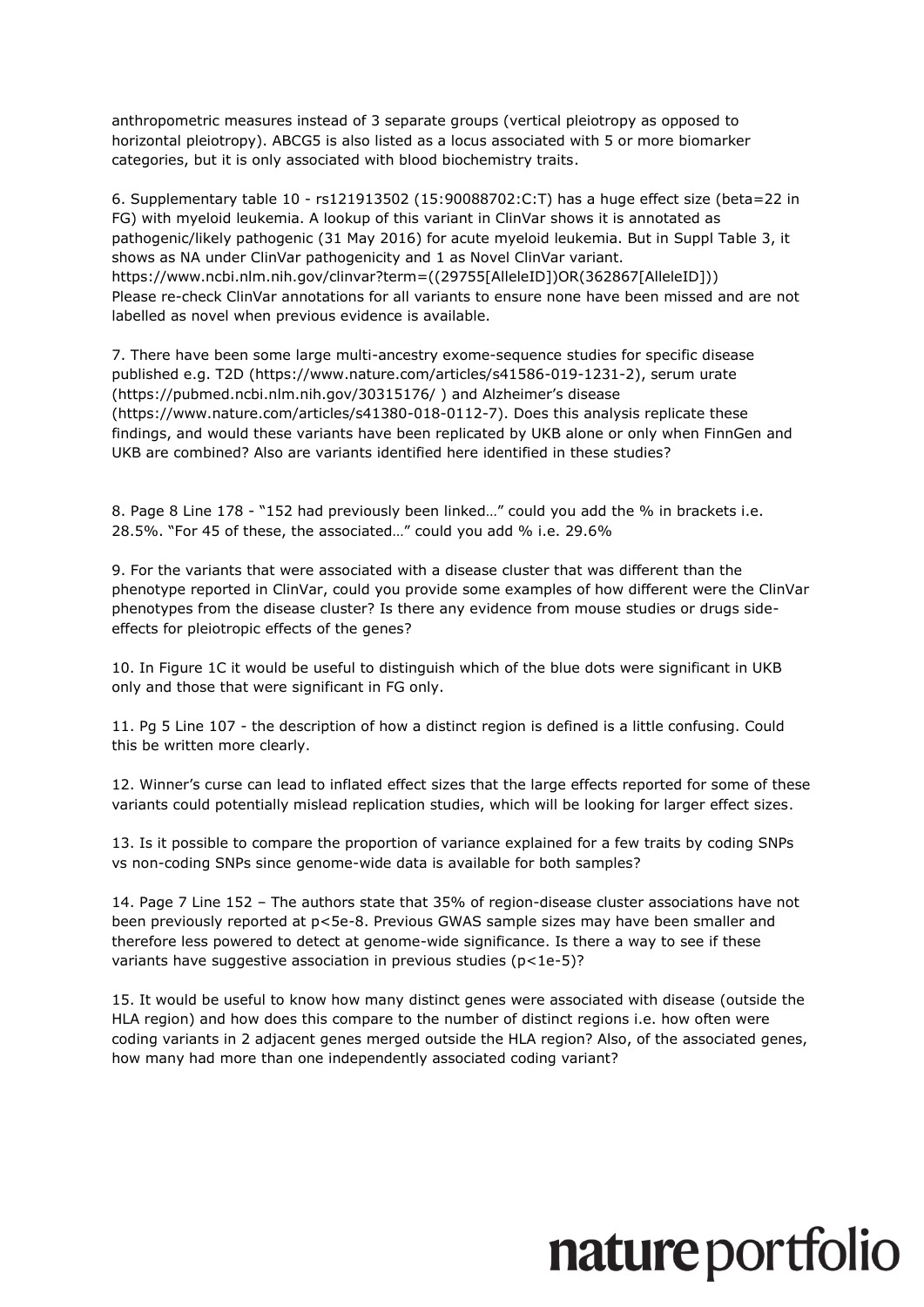### **Author Rebuttal to Initial Comments:**

#### **Editor comments**

We did not specifically enlist a referee to comment on the wet lab assays and have looked over them inhouse. For the revision, please make sure to include the following control experiments:

#### - a Western blot showing PITX2 expression during the luciferase assay

We now provide a Western blot obtained on the day of the luciferase assay, which shows equal expression of PITX2c/WT and PITX2c/Pro41Ser in **Supplementary Figure Pro41Ser 2 (page 26)**. Extended view of the full membranes and films are also shown. We thank you for this suggestion and the clarity this brings to the manuscript.

#### - quantification of the qPCR levels of the SLC13A3-reporter mRNA

Thank you for allowing us to clarify this point. For Figure 4b, we conducted a reporter gene assay where the reporter construct contains a promotor fraction of the *SLC13A3* gene containing a presumed PITX2c binding element, but it does not encode for SLC13A3 mRNA. The mRNA produced from this construct encodes solely for luciferase, levels of which are quantified in the assay (relative to beta-galactosidase). To avoid confusion, we are now omitting to refer to SLC13A3 in our main manuscript (**Main text updated in lines 446-449**). We also provide more details on the constructs used to monitor luciferase expression in the section *Transactivation assays* within *Supplementary Methods: Functional characterization of PITX2c Pro41Ser* **(lines 499-509, page 21-22)**. We apologize for any inconveniences caused in your review of this part of the manuscript and hope that this clarification is satisfactory.

#### **Reviewer comments**

#### **Referee #1 (Remarks to the Author):**

The authors present a very well-done paper on an important topic. The analyses across hundreds of disease phenotypes and the very large datasets are a real asset. The results will be a valuable resource to the community. I found no technical issues with the way the analysis was done or the way the results were presented. I only have minor comments about this paper:

1. I see Figure 1c compares the ORs to the MAFs for the novel hits. In general, it would be nice to see a quick summary in the text describing what proportion of the hits were low frequency variants with big ORs, the kind of results that would be helpful to return to an individual, and what proportion were higher frequency variants with very low ORs that were only able to be identified b/c of the very large sample size.

We thank the reviewer for this suggestion and have added a few sentences to page 6 (**Main text, lines 127-133**) that feature coding variants with big ORs (log[OR]>2) which reside in established disease genes and where return to participants might help improve clinical care. We have modified the main text as follows:

"We found 13 associations (across 11 genes) with log odds ratios >2 (**Figure 1c**). Of these, 12 associated variants had MAF<1%, and only the haemochromatosis variant rs1800562 showed frequency ranges traditionally interrogated in GWAS (MAF=7.9% [UKB], 3.7% [FG]). Several variants with large effect sizes reside in well studied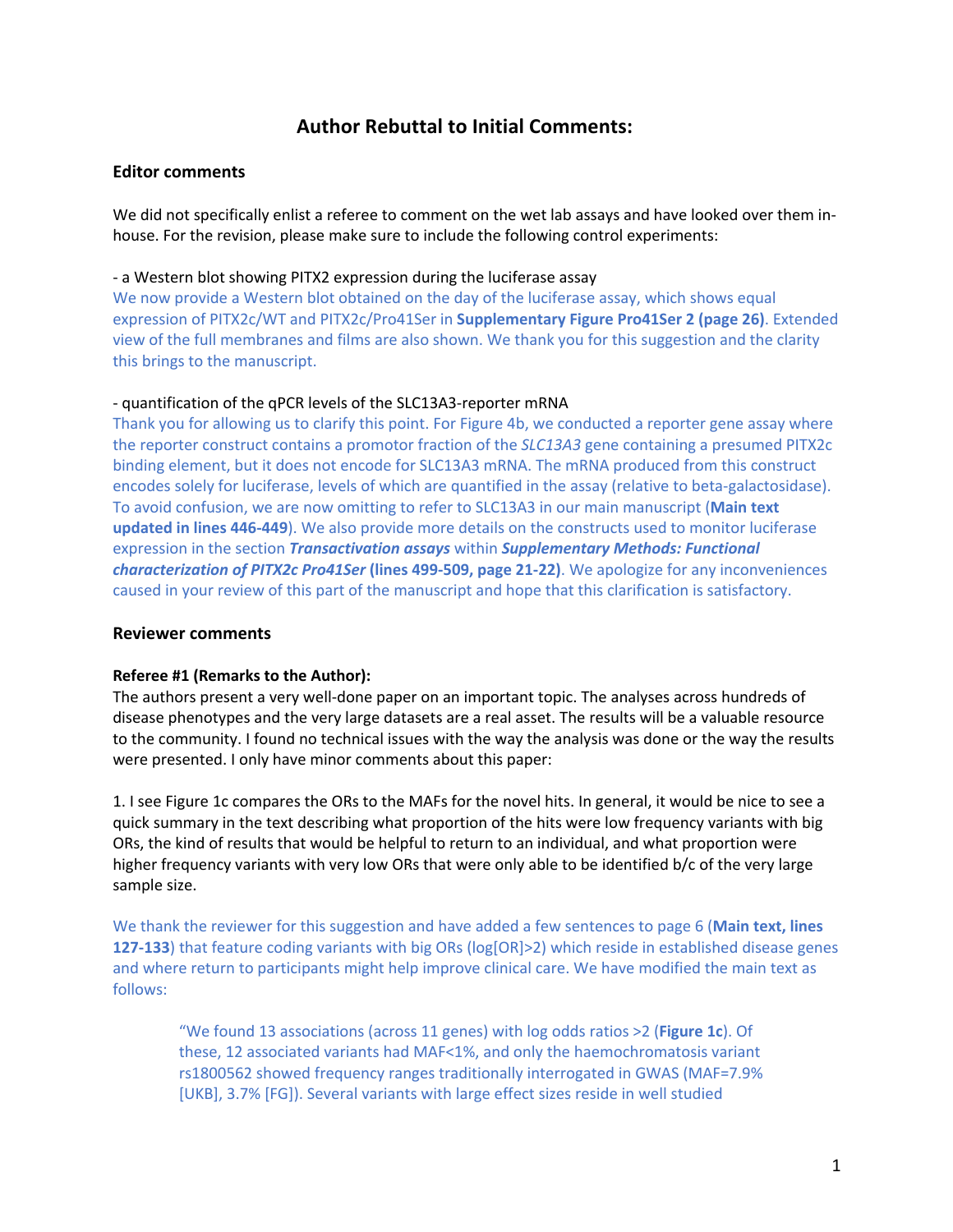disease genes such as *BRCA1* (breast cancer), *IDH2* (myeloid leukaemia), *VWF* (von Willebrand disease), or *HFE* (disorders or iron metabolism), proposing that carriers could benefit from clinical monitoring for associated conditions." (**Main text, lines 127-133**)

We have further updated Figure 1c and now highlight genes with coding associations of large OR (log[OR]>2) and very low frequencies (MAF<0.1%).

In order to further leverage our findings towards "the kind of results that would be helpful to return to an individual" we conducted an additional analysis assessing disease-associations for coding variants within ACMG3.0 genes. The American College of Medical Genetics recommends that variants identified within this set of 73 genes in sequencing studies should be considered for being returned to participants since they are medically actionable (Miller et al., 2021; see References). We have summarized this analysis in the **Main text, lines 208-218** as such:

"We also assessed the medical actionability of associated genes as defined in the latest American College of Medical Genetics and Genomics (ACMG) guidelines and found 15 coding variants with significant associations in 11 ACMG genes (**Supplementary Table 7**). 13 of these associations (1 pathogenic [*BRCA1*], 4 conflicting evidence of pathogenicity, 8 benign/likely benign) had prior ClinVar reports to a matching or putatively related condition, and for several our results proposed extended phenotypes. For example, we found that carriers of the rare missense variant rs370890951 (Ile1131Thr; MAF=0.097% [UKB], 0.29% [FG]) in *MYBPC3*, in which mutations cause hypertrophic cardiomyopathy, showed an approximately three-fold increased risk  $(p=9.8x10^{-13})$  for coagulation defects (**Supplementary Table 3, Supplementary Table 7**). Together, these findings highlight that population-scale analyses like ours can help refine pathogenicity assignments through contributing quantitative, rather than qualitative information on relative disease risks for variant carriers, or establish an "allelic series" for medically actionable genes." (**Main text, lines 206-218**)

Since the definition of a "higher frequency variant with very low OR" can be arbitrary and is confounded by variant enrichment and phenotype ascertainment we have decided to keep the narrative on rare, high-impact variants and hope this is satisfactory for the reviewer.

2. The paper states "We found a statistical enrichment for significant genes in our study to also be approved drug targets (26/482; compared with a background of 569 approved targets/19,955 genes, OR=1.9, p=0.0024), which is in line with previous estimates of a higher success rate for drug targets supported by genetics" ... "supporting previous observations that the stronger the genetic association, the higher the likelihood of therapeutic success". This seems circular to me. Doesn't this finding just reflect that previously discovered associations are more likely to have already been tested out in drug trials? If this analysis were done with only the new associations then it might be more interesting.

We thank the reviewer for this comment. Our finding that genes with coding variant associations have a higher likelihood to be the targets of approved drugs is based on both, known and newly identified association signals. Our approach closely follows that of published studies (e.g. Nelson et al 2015, King et al 2019; see References), with the difference that previous studies primarily considered GWAS variants, including those in non-coding regions, while our results are exclusively based on coding variants. While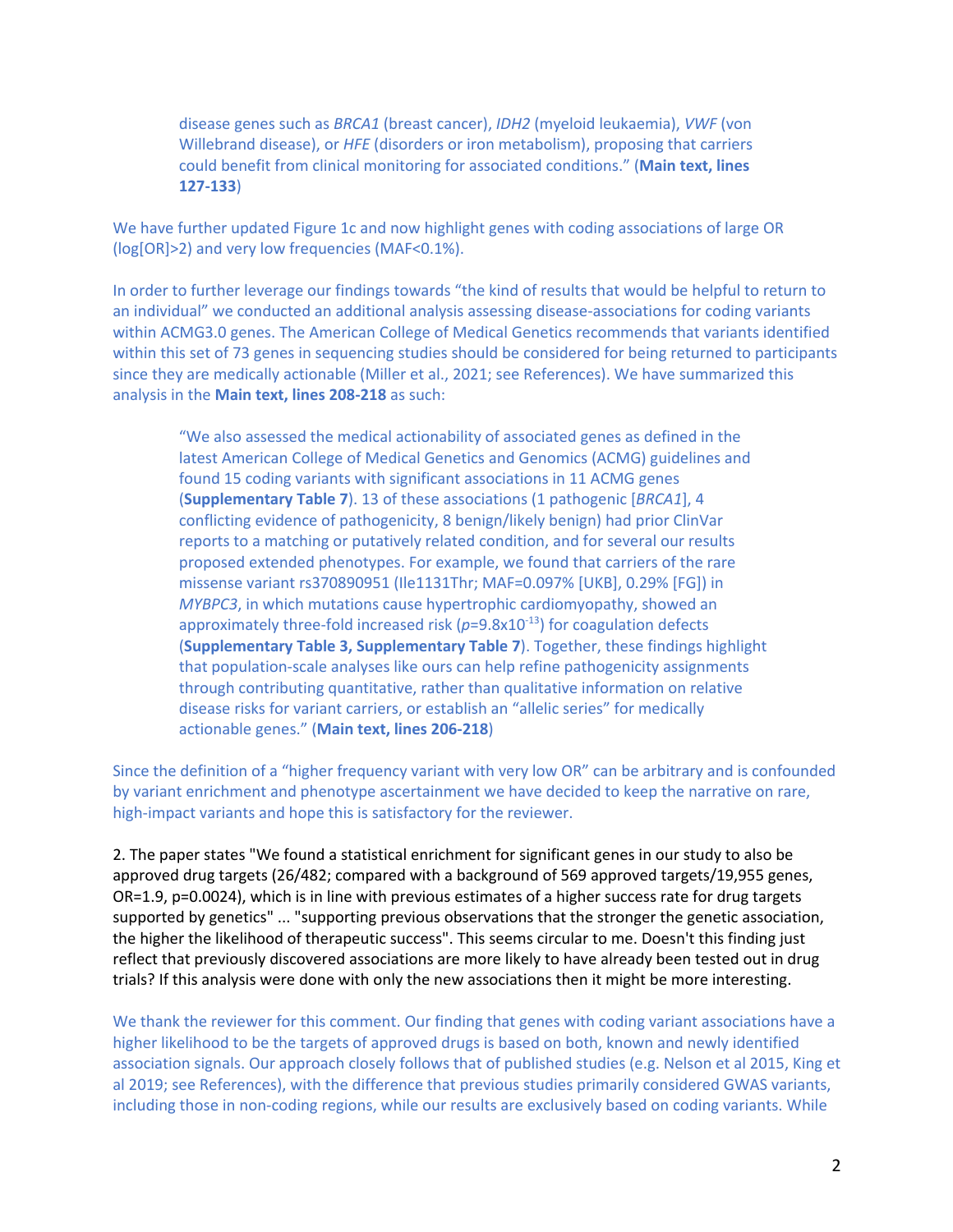largely confirmatory, our analyses nail down the observed enrichments to distinct drug target genes and thus add to insights from earlier studies.

Notably, we limited our analyses to approved drugs to guard against the potential bias that genes with disease associations meanwhile are more likely to be tested in active clinical trials. Since developing a new drug typically takes more than 12 years to approval and insights from population genetics have started to impact pharma R&D only recently, we consider the risk of "reverse associations" as very modest.

Nevertheless, according to the reviewer's suggestion we have conducted the same analysis only with associations identified in our study. As expected, since the number of approved drug targets with new coding variant associations is still small (n=14), our analysis was underpowered to detect significant enrichment (enrichment odds ratio of 1.3, p=0.34). We have thus decided not to feature this result in the manuscript and hope this is acceptable for the reviewer.

3. "As reflected in a recent schizophrenia study50, GWAS tend to identify association signals primarily for variants with MAF>2%, while most variants identified through exome sequencing are ultra-rare (MAF<0.01%). Of the 975 associations identified in our study, 145 are driven by unique variants in the yet little interrogated rare and low allelic frequency spectrum that is hypothesized to contribute substantially to the "missing heritability" of many human diseases51." It's not clear to me why the schizophrenia study in particular is cited here, as it's simply a fact that GWAS don't really look at variants with a frequency below 1-2%, and the more rare a variant is, the less power you have to make a discovery with it (given a constant OR). It's also not clear what is meant by "most variants identified through exome sequencing are ultra-rare", as this would entirely depend on the type of analysis performed (common coding variants of course are picked up just fine by exome sequencing, but collapsing analyses of rare variants are usually performed as well). If the goal of this section is to show that variants in the 0.1-2% are overlooked by existing studies, then probably the right way to say that is that GWAS simply don't do MAFs that low, and exome sequencing datasets have so far been more limited in size and lacked power for discovery in this frequency range.

In our updated manuscript we have removed the schizophrenia example, which we agree has indeed been a too specific example and rephrased the text according to the reviewer's suggestion without going into this level of detail. The respective paragraph in the Discussion now reads as such:

"Importantly, our study identifies both, pathogenic variants residing in monogenic disease genes to impact the risk for related complex conditions, as well as new, likely causal sentinel variants within GWAS loci in genes with known and novel biological roles in the respective GWAS trait. With this, our study is one of the first to help bridge the gap between common and rare disease genetics across a broad range of conditions and provides support for the hypothesis that the genetic architecture of many diseases is continuous. Of the 975 associations identified in our study, 145 are driven by unique variants in the yet little interrogated rare and low allelic frequency spectrum between 0.1 and 2% that neither GWAS nor sequencing studies have yet been able to thoroughly interrogate across a range of diseases and that is hypothesized to contribute to the "missing heritability" of many human diseases." (**Main text, lines 470-479**)

Overall, great paper, look forward to using the results as a resource.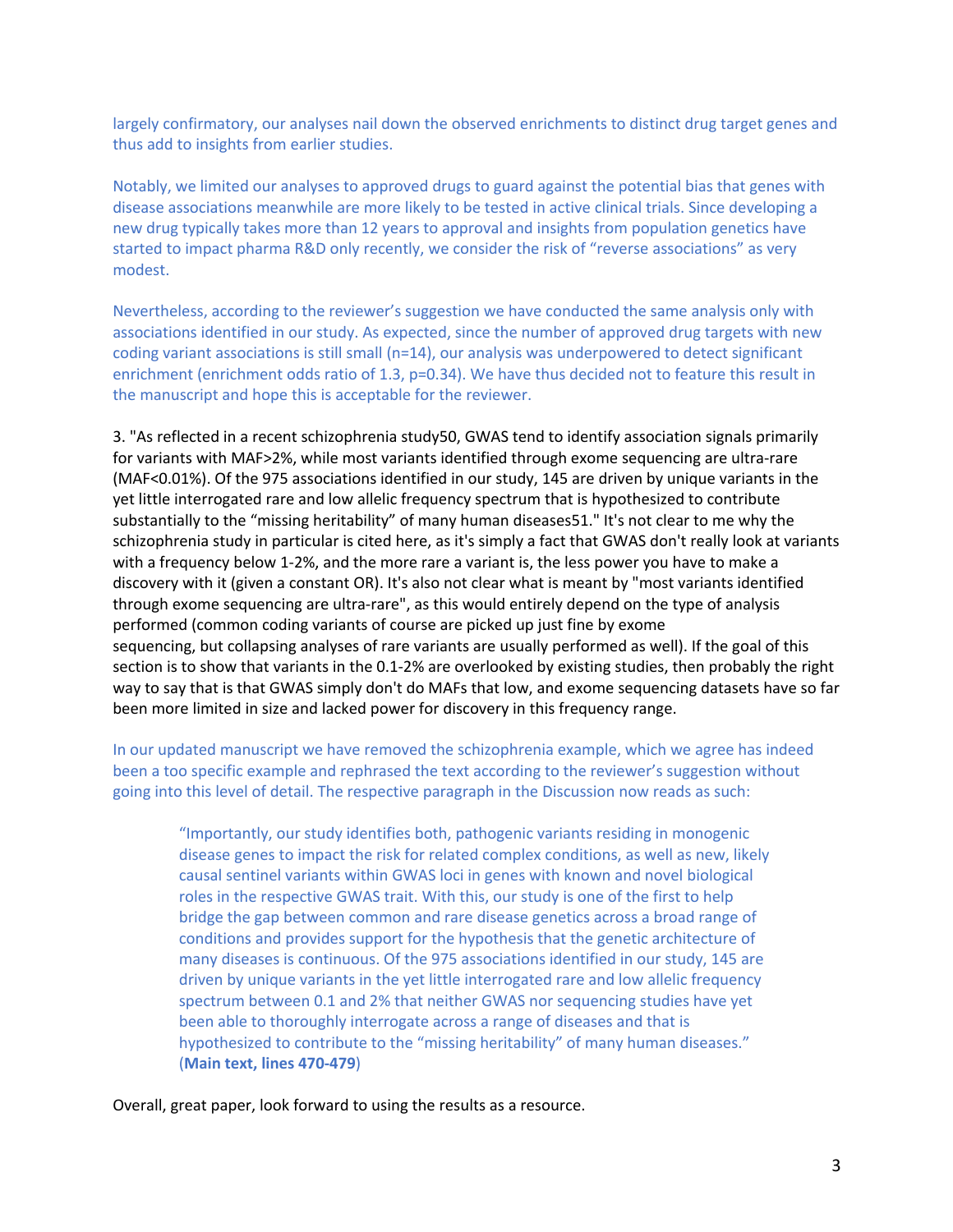#### We are very happy about the reviewer's constructive comments and enthusiasm for our study.

#### **Referee #2 (Remarks to the Author):**

This paper describes the results from studying low and rare frequency variants across 744 disease endpoints using exome/imputed genotypes from UK Biobank and the FinnGen study. The focus is on protein coding variation in this really large dataset to determine new associations, report relationships with diseases including mapping of rare variants to GWAS loci to highlight potential candidate genes, discovery of rare variants causing monogenic disease and their population relevance and relevance as drug targets.

I enjoyed reading this paper and you have done a lot of work with some really nice results covering many disease endpoints. I thought the study was well designed and have a few comments.

#### We thank the reviewer for appreciating our study and these positive remarks.

1. For reporting of results it was good to see all the QC checks you did and especially for variants with MAF <1% and as expected there would be more differences between FG and UKB in this allelic range. A review of your results with MAF <1% in ST3 provides a few variants which are quite discrepant in MAF, row 103 for example, CFHR5 the fs variant has a frequency of 0.31% in UKB and 4% in FG – using only a p value of 0.05 and less for support is liberal. Can you comment on your criteria for selecting P<0.05? I also wondered in your general reporting how many associations you found are rare – or low frequency variants your headline reporting does not report results in this way which will be interesting (and a goal of your study?) – how many of these have allelic frequencies that differ significantly across populations. You do describe these results in some detail on page 7 but some further reporting will be interesting.

#### We thank the reviewer for raising these important points.

As we show in Supplementary Figure 1, to be included into our meta-analysis a respective variant had to meet a nominal association significance threshold of p<0.05 for the same trait in both UKB and FG. Our choice of a nominal p<0.05 as entry criterion follows the approach of many previous GWAS (see e.g. our earlier study by Sun et al., Nature 2018; https://www.nature.com/articles/s41586-018-0175-2#Sec8). Additional requirements for an association to be called significant in our study was a concordant directionality in both cohorts at inclusion, as well as meeting either the commonly employed GWAS significance threshold of p<5x10<sup>-8</sup>, or an even more stringent Bonferroni corrected threshold of p<2x10<sup>-9</sup> in the meta-analysis.

In order to assess our choice of p<0.05 as entry criterion for our meta-analysis more empirically, we conducted additional computational modelling for our revised manuscript. We first estimated (approximately) the number of expected associations under the null of no association. To preserve the genetic LD and correlations between phenotypes, we permuted disease status (across all diseases simultaneously) between individuals in the UKB cohort. We then applied the identical association analysis approach as for our main analyses. Under the null permuted scenario (permuted 10 times as sensitivity analyses without being too computationally cumbersome), we expected to see on average 39 associations (range: 32-47) compared to 975 associations that we actually observed, giving an approximate empirical false discovery rate (~39 expected false positives/all 975 positives observed) of ~0.04 (<0.05) on average, and 0.048 (47/975) in a "worst case" scenario of 10 simulations. In conclusion,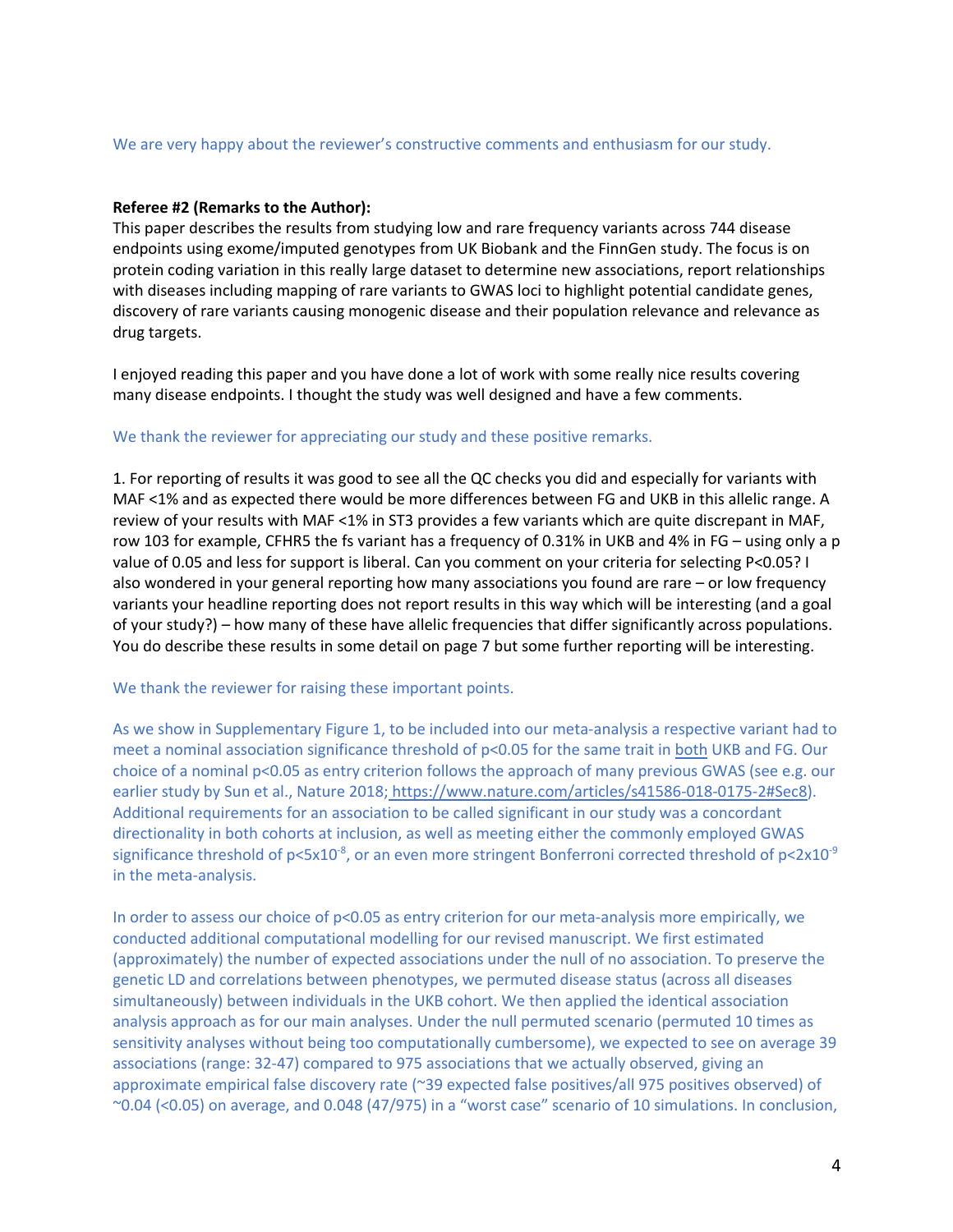our choice of a p<0.05 threshold for variant inclusion (joint with a meta-analysis cut-off of 5x10<sup>-8</sup>), is also supported by empirical estimates to appropriately control for false positives. This additional analysis and further justification of a p<0.05 is now detailed in **Supplementary information on choice of significance threshold (Supplementary Information, lines 97-122, page 5).**

We feel that instead of being liberal the significance criteria in our study have actually been fairly strict. For instance, we used a GWAS-wide significance threshold despite testing a much smaller set of coding variants than typical GWAS, or for Bonferroni correction we assumed that all coding variants tested are independent, which is a stringent assumption ignoring LD. We also consider a concordant beta and p<0.05 as entrance criteria a good trade-off between a high robustness of the association results across both cohorts without ignoring too many true positive signals.

Our choice of  $p<0.05$  is supported by the fact that many expected and well-known associations (such as CTLA4 – Graves' disease; GBA – Parkinson's disease; CHEK2 – thyroid cancer, Insulin and diabetes) replicate nominally at around this significance level when conducting analyses in either UKB or FG alone. Such associations would have been missed if we had chosen our entry criteria for meta-analysis to be more stringent.

Conversely, it is evident that at a p<0.05 biologically meaningful true positive signals are being missed, for instance, because there is a strongly significant association in one population, but the variant is absent or extremely rare in the respective other (such as for *CFHR5* that the Reviewer points out). In order to allow readers to follow up on such signals, we have included Supplementary Tables 4 and 5 which list all associations that reach  $p<5x10^{-8}$  in each of the two cohorts individually (318 association signals for UKB and 479 for FG). As we will be releasing all summary results underlying our study, the readers will be able to follow up and replicate our results.

As the reviewer correctly points out, the difference in allelic frequencies between the cohorts is a driver behind some of the most compelling scientific insights from our study. Supplementary Table 3 shows that 145 of the 975 new associations are with variants of a MAF <2% in at least one of the two cohorts, of which 50 fall into this frequency range in either cohort. For instance, we feature genes with sentinel variants enriched more than 4-fold in either UKB or FG over the respective other cohort in Table 1. For several of these genes our CWAS reveal an "allelic series" and extend known links with single-gene disorders now to complex diseases of population-level relevance.

We have also, incorporated the reviewer's suggestion "I also wondered in your general reporting how many associations you found are rare – or low frequency variants your headline reporting does not report results in this way which will be interesting (and a goal of your study?) – how many of these have allelic frequencies that differ significantly across populations. You do describe these results in some detail on page 7 but some further reporting will be interesting.". We have added this additional reporting in the main text on page 7. The respective paragraph now reads:

"In comparison, 52 of the in total 534 (9.7%) of the sentinel variants had MAF<1% in either UKB or FG, of which 15 and 23 were enriched by >2-fold in UKB and FG respectively (**Supplementary Table 6)."** (**Main text, lines 157-160**)"

2. For FG you have used imputed data – and you have been stringent on which variants you included in your analysis. I wondered for many of the positive associations you are reporting (focus here on the rare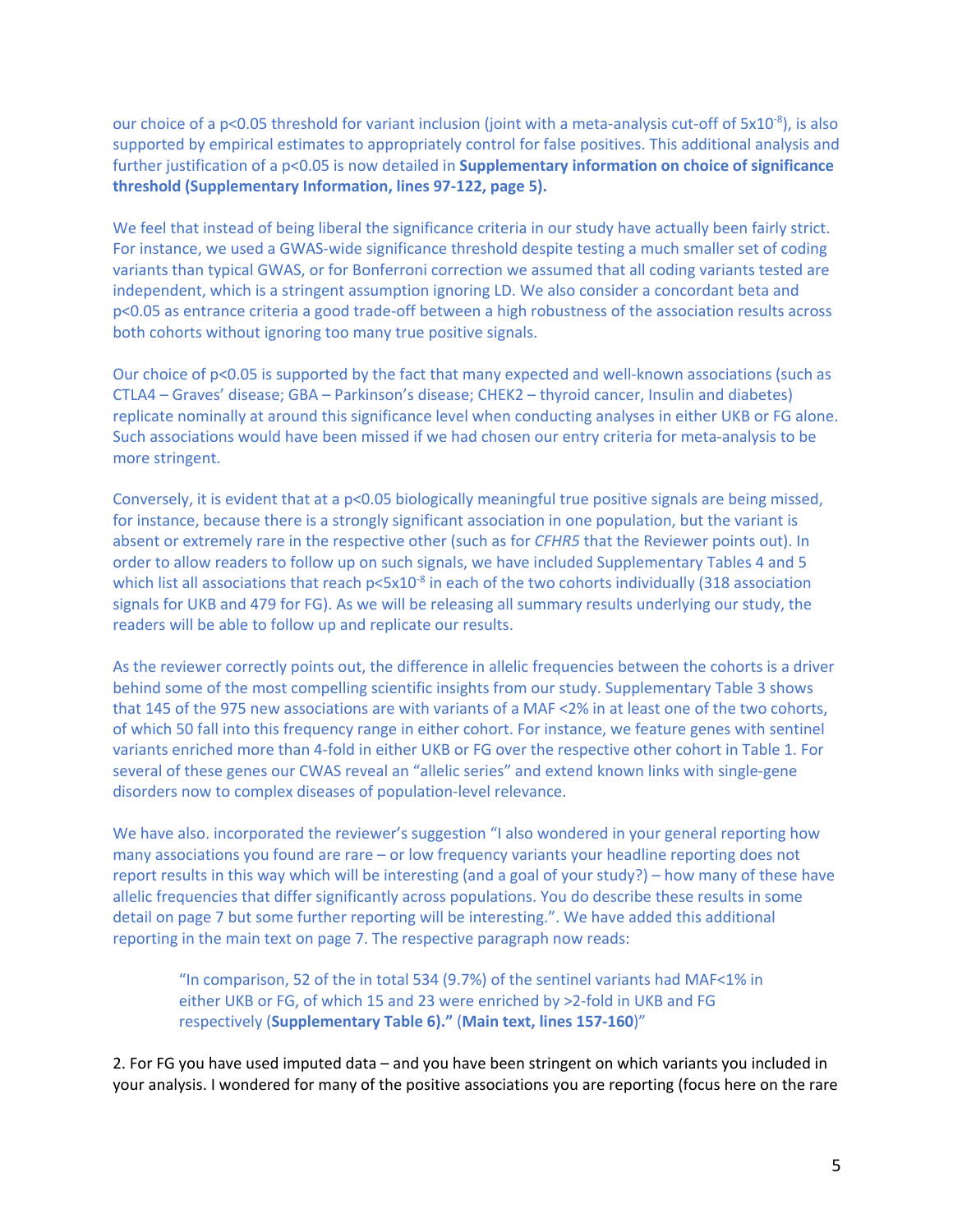variants) did you have access to any direct genotypes for some of the variants you report and did you look at the genotype clusters as an extra QC measure? Just as an extra QC measure

We thank the reviewer for their interest in our detailed variant QC process. As proposed, we have now added a new Supplementary file (**ST3\_clusterplots\_submission2\_ForReviewers.pdf)** in which we show cluster plots for 190 exemplary variants from ST3. We prepared graphs for variants genotyped in >46 of 51 of batches of the FinnGen genotyping array, with colours representing successfully genotyped alleles and crosses instances where the respective variant call was missing. None of these cluster plots show quality issues that would be particularly concerning.

We have also added the distribution of the INFO scores for all FG data, the significantly associated sentinel variants, as well as for variants with MAF<1% as a multi-panel figure into the **Supplementary Information** (**Supplementary Figure Imputation info score distribution of FinnGen data, page 4**). The INFO scores of the sentinel associated imputed variants were all >0.85. We are thus confident about the imputation quality and QC measures underlying our results (see also our response to Reviewer 3, Comment 2).

Note that for both, genotyping and imputation we performed further QC steps at the batch level as detailed in **Supplementary Methods: FinnGen genetic QC details, pages 2-3).**

#### 3. On page 8 – can you add the MAF of the ODF3 variant?

As proposed, we have now added this information to the main text as such:

#### "we found an *ODF3* missense variant (rs72878024, MAF=7.5% [UKB], 7.7% [FG]) to be associated with risk of …" (**Main text, line 186**)

4. Your manuscript focuses on leveraging coding variant associations for generating new biological insights and you selected AF as one example. In ST3 you report coding variants you have found, and in the check if novel or not only one gene is indicated – ZNF131. Thus, the variants and genes have already been described. I am assuming here a 1 in columns AG and AH refer to a yes novel (there is no legend). The analysis you performed for METTL11B is really interesting and a nice story, at the end of this paragraph you indicate this is the causal gene at this locus – a locus which has many other well established genes with functional data supporting their role in AF (SCN5A). It would be really helpful if you can describe the GWAS locus in more detail – is there only one AF signal at this locus or are there other variants also associated with AF – the GWAS variant maybe tagging variants in other genes at the locus and your work indicates another association and candidate gene?

We apologize for any confusion regarding our AF vignettes and the Supplementary Table. We have now added legends to all Supplementary Tables in the Supplementary Information section **(Supplementary Table Legends, pages 32-33**; please see also our response to this Reviewer's question 9).

Our manual curation was performed only for those variants that were denoted in ST3 as completely novel associations, i.e., they showed a **Novel variant-trait association** both, in GWAS Catalog (GC) and PhenoScanner (PS) = 1 AND **Novel gene-trait implication** both GC and PS = 1 AND **Novel ClinVar** = 1 (meaning variants that showed "1" in all columns AA-AE in ST3), to avoid over-reporting our novel findings and stay conservative, without being too cumbersome manually. Thus novel associations at the variant (and its LD proxies) level in a known gene locus would not be reflected in AG and AH columns,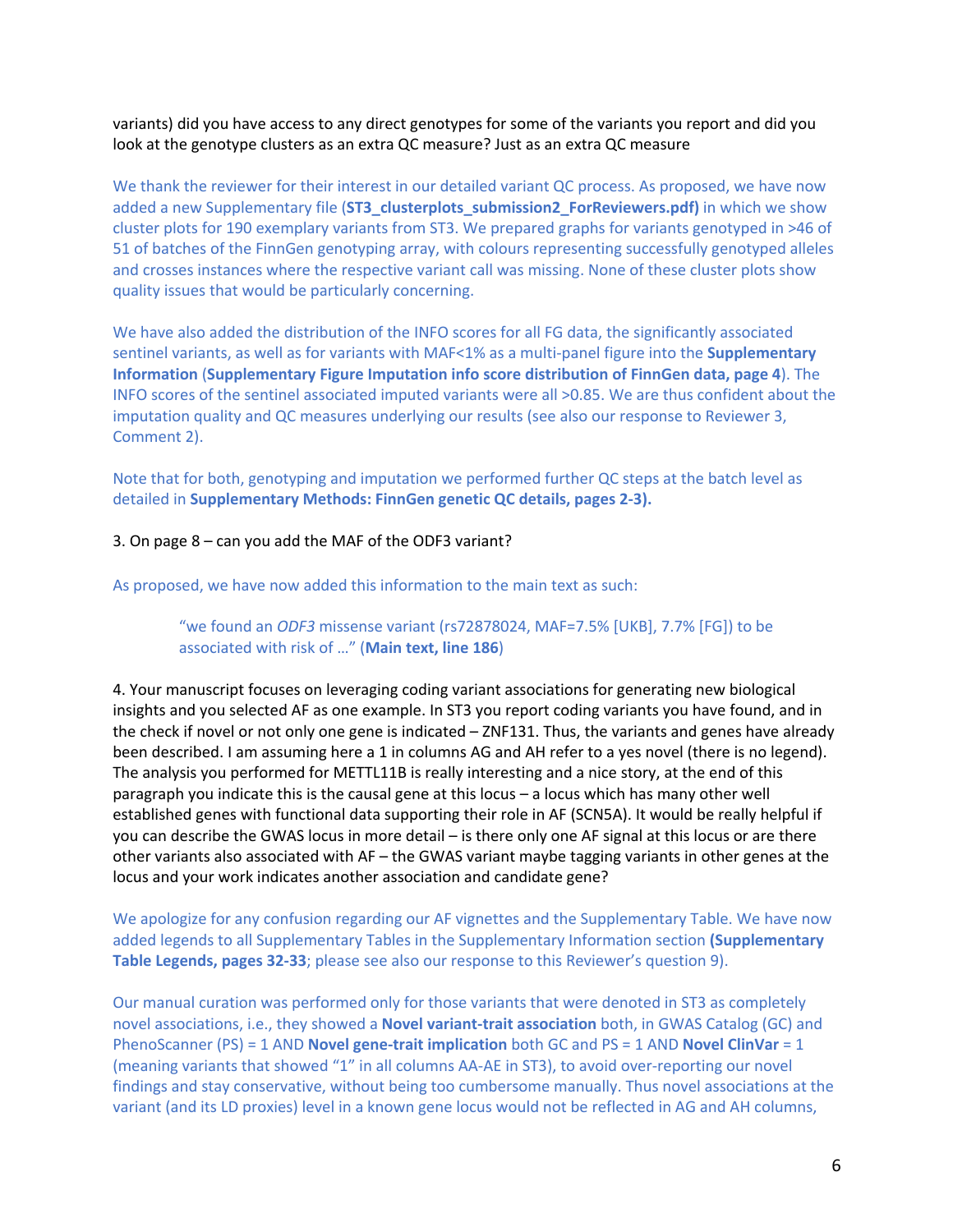but would be indicated as "1"s under **Novel variant-trait association** (columns AA and AB). We have clarified this in the newly added Supplementary Table legends and in the **Methods (Main text, lines 656- 657).** Indeed, all but one AF gene locus had already been reported previously at either variant level OR gene level. For AF specifically, we have now performed additional manual curation for novel variant associations **(Novel variant-trait association (both columns AA & AB in ST3 = 1)** and can confirm these associations and vignettes we feature were not previously reported at the variant level or otherwise explained mechanistically.

In our manuscript we feature four novel rare/low frequency coding associations for AF in *METTL11B*, *SCN5A*, *HCN4*, and *SCN10A* (all MAF<5%). To the best of our knowledge, for none of the featured variants or their LD proxies (r<sup>2</sup>>0.2) associations with AF had been described previously, although all reside within known AF GWAS loci. The wealth of prior GWAS data was one reason why we selected AF to feature what additional insights beyond GWAS our CWAS results would add.

Regarding *METTL11B*, we are unaware of other AF genes in the proximity of this locus. Notably, *METTL11B* is located on chromosome 1, with the lead variant being 1:170166552:A:G (rs41272485), a different locus than *SCN5A*, which resides on chromosome 3. To avoid any confusion, we have carefully reworded the main text to better reflect that some established AF genes (including *SCN5A*) contain [Ala/Pro/Ser]-Pro-Lys motifs, and are thus potential targets of the METTL11B methylase. The respective sentence now reads as follows:

"The group of proteins containing [Ala/Pro/Ser]-Pro-Lys motifs includes several wellestablished AF genes<sup>40</sup> such as potassium channels (*KCNA5, KCNE4, KCNN3*), sodium channels (*SCN5A, SCN10A*), *NPPA, and TTN*. Our data support METTL11B as the causal gene in this GWAS locus and a relevance for N-terminal [Ala/Pro/Ser]-Pro-Lys methylation in cardiomyocytes for AF." (**Main text, lines 381-385**)

The previous GWAS association at the *METTL11B* locus was with a non-coding intergenic variant near *METTL11B* and *LINC01142* that, unlike our study, did not resolve this locus to the likely causal gene. We now better highlight this when introducing the METTL11B paragraph as such:

"The AF GWAS sentinel variant rs72700114 is an intergenic variant located between *METTL11B* and *LINC01142* with no obvious candidate gene." (**Main text, lines 367- 368**)

5. You focused on results from rare variant analyses at the SCN5A and SCN10A locus. This is a wellstudied locus with over 30 variants reported with AF/ECG traits and both SCN5A and SCN10A are well established candidate genes. I think the text on this locus could be reduced. 6. HCN4 again another well studied gene and recognised as the candidate at the locus – this text and

SCN5A - SCN10A could be a single discussion point?

There is a connection between the reviewer's questions 5 & 6 and hence we respond to these together. We agree with the reviewer in that these loci have been well-characterized before and as suggested we have therefore shortened discussion of our findings on these genes in the main text (**Main text, lines 387-414**).

Nevertheless, and as discussed in our response to this Reviewer's Comment #4, we believe our coding variant associations add additional evidence and insights to these loci. For example, in the recent large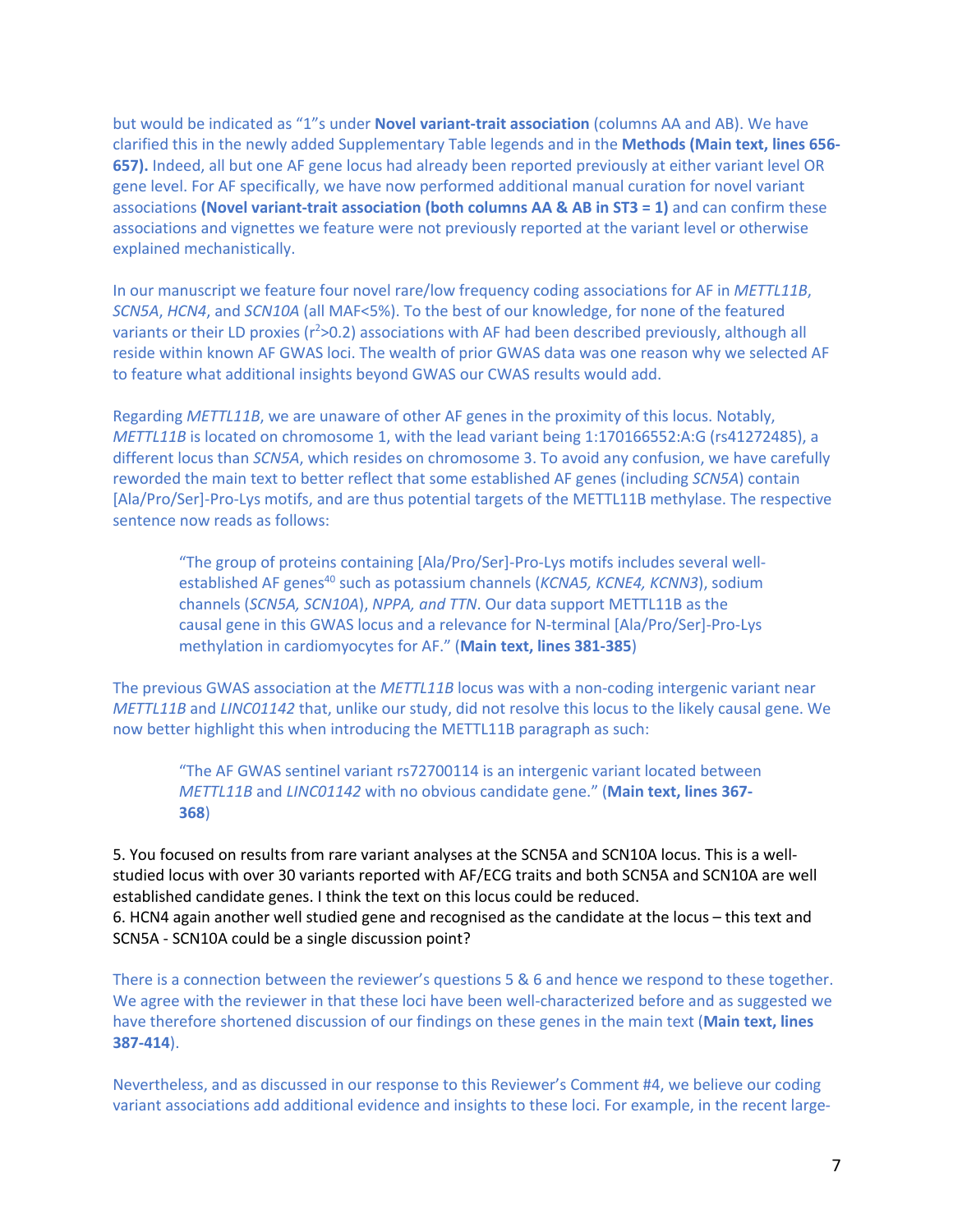scale AF GWAS by Nielsen et al, https://www.nature.com/articles/s41588-018-0171-3, the authors linked protein altering variants (ST8 in their paper) to the AF loci. This identified the *SCN10A* missense variant rs6795970, which we replicate. In our paper, however, we identified on top of this additional rare coding variants in *SCN5A* at the *SCN5A*-*SCN10A* GWAS locus (and also in *HCN4* at the *HCN4-REC114* locus) which we on top of AF we link to concordant changes in pulse rate. To improve readability as recommended, we have shortened the main text on this vignette, but we retain a summary of our findings in the **Supplementary Information** (**Supplementary Discussion on coding associations in**  *SCN5A-SCN10A* **and** *HCN4-REC114* **AF loci, pages 19-20)**

We now further provide in the Supplement an update on recent findings showing that *SCN10A* plays a key role in the neural modulation of atrial activity and thereby AF inducibility (**Supplementary Discussion on coding associations in** *SCN5A-SCN10A* **and** *HCN4-REC114* **AF loci).** On the other hand, the *SCN5A* site identified in our study is associated with cardiac rhythmic disorders appearing with dilated cardiomyopathy. As our PheWAS indicate, this finding could be particularly interesting since the association is with protection from AF, which will need to be elucidated further in future functional studies.

7. PITX2 – again a well-established candidate gene for AF. It was nice to see the functional work you have done on your new variant, but I thought your results could be placed in better context. The selection of genes you have mostly highlighted for discussion of AF are candidate genes that are recognised and the mechanisms. With your rich dataset of results, were there other loci which you could have highlighted and importantly any new results also from other traits?

We thank the reviewer for these comments. There are indeed numerous other examples that we could have highlighted, yet given the vast span of our findings, we had to make trade-offs in terms reporting broadly versus conducting deeper dives. The AF use case highlights at the case of several vignettes how our data can be utilized in a range of different ways to more deeply interrogate individual association signals and inform on the genetics of a distinct complex disease. Among others, we provide for this use case (1) bioinformatic follow-up with orthogonal databases (*METTL11B*); (2) evidence of multiple mechanisms of cardiac related channels in one locus (rare variant associations in both *SCN5A* and *SCN10A* which reside in the same GWAS locus); (3) hints at potential mechanisms at the rare codingvariant level with large effects in *SCN5A* and *HCN4* (discussed also in Supplementary Discussion, pages 19-20); (4) multiple paths to AF risk mechanisms via increased and decreased pulse (through biomarker association scans and clustered MR); and (5) functional follow-up on an AF-associated *PITX2* coding variant. Whilst we acknowledge some of the genes discussed are well established candidate genes, in all cases, our findings yield significant insights at the coding variant level beyond the published literature.

We also provide numerous examples beyond AF on how our data can be used. For instance, we (1) uncover new rare variants in coagulation cascade proteins that provide evidence for different causal mechanisms underlying pulmonary embolism; (2) describe novel coding variants in *SLC34A1* that increase the risk for kidney stones and related biomarkers in a substantial fraction of the European population; or (3) reveal a risk for malignancies not previously associated at the population level with variation in *CHEK2*. Rather than conducting deep-dives for each of our novel findings individually, which would clearly be beyond the scope of a single manuscript, we will be releasing the summary data so that the scientific community can make use of our results in either in similar ways as we have highlighted with the selected vignettes or through alternative approaches.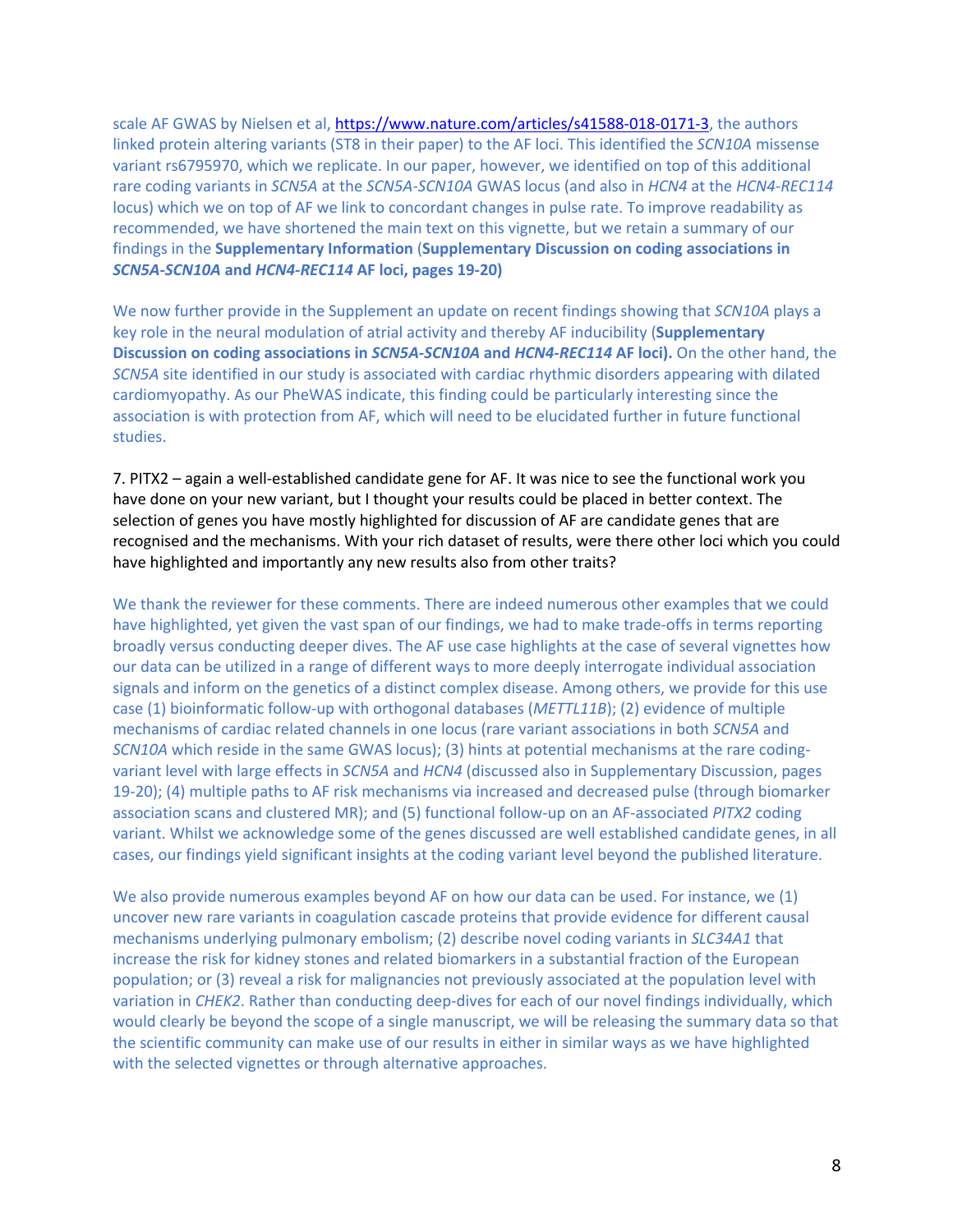8. Over the past week I note there is a new paper on MedRxiv which reports single variant results from UK across 3700 phenotypes (there are some shared co-authors). What are the overlap in findings, can this paper be referred to in some way as there are more exomes and may support some of the results in your paper?

The reviewer refers to our recent manuscript entitled *"Systematic single-variant and gene-based association testing of 3,700 phenotypes in 281,850 UK Biobank exomes*" by Karczewski et al. (https://www.medrxiv.org/content/10.1101/2021.06.19.21259117v1). Both, that other study and our current manuscript here draw from prioritized access to UKB exomes which we have generated as part of the UKB exome sequencing consortium under UKB application number 26041. Notably, in Karczewksi et al. we worked from a substantially smaller UKB exome release (282,000 individuals) than we have utilized in our present study, which comprises coding variants extracted from the exomes of ~392,000 UKB participants and through meta-analysis with FG association results from ~653,000 individuals in total. Consequently, our current study is by far better powered to detect associations, especially in the rare and low-frequency spectrum. We show this by also featuring results analyses obtained from the (expanded) 392k UKB exome dataset alone (without FG) for the diseases studied in our manuscript in Supplementary Table 4. Specifically, association testing within UKB individually yielded 318 associations at  $p$ <5x10<sup>-8</sup>, as opposed to 479 associations in FG individually, and 975 associations in the meta-analysis.

Our current study further differentiates from Karczewksi et al. in that beyond simply larger sample sizes we benefit from additional power gains through population specific allelic enrichment. IN our revised manuscript we are now demonstrating this through extensive theoretical and empirical simulations as well as consistency with observed data (please see also our response to Reviewer 3, Comment #1). Additionally, through FG as an independent cohort our study provides replication of results and guards against cohort specific associations. A further difference is that our study showcases numerous vignettes, including deep-dives and an example of functional follow-up with novel discoveries and educates readers how such data can be utilized.

We would like to point out that during the revision process of our manuscript another study on the 300k UKB exome dataset has been published which we have updated the Reference for in **Introduction (Main text, line 63)** (Wang et al., 2021 *Rare variant contribution to human disease in 281,104 UK Biobank exomes* Nature https:// doi.org/10.1038/s41586-021-03855-y). This study differs from our manuscript in similar ways as the Karczewski et al. study.

We have added the Karczewski et al. MedRxiv paper and also updated the references to other discussed UKB studies in our **Introduction (Main text, line 63).**

- 9. Supplementary tables I do not see any legends for any tables, can these be provided?
- 10. ST1 add in the total N. There is no legend, can R5 and R6 be indicated?
- 11. ST2 there are some spelling mistakes, for example: Cardiac arrhytmias, please review.
- 12. ST3 typos again
- 13. ST7 can you also add the RsID to this table and also indicate in column G the source?
- 14. ST10 again typographical errors, can you review?

We thank the reviewer for thoroughly reviewing Supplementary Tables and flagging. We have now carefully revised the STs and attempted to remedy all typos and abbreviations. We have made the additions the reviewer requested for ST1 and also for ST7 where we added links to the respective ClinVar entries under "Additional ClinVar Info (Source link)" to provide a full reference for the readers.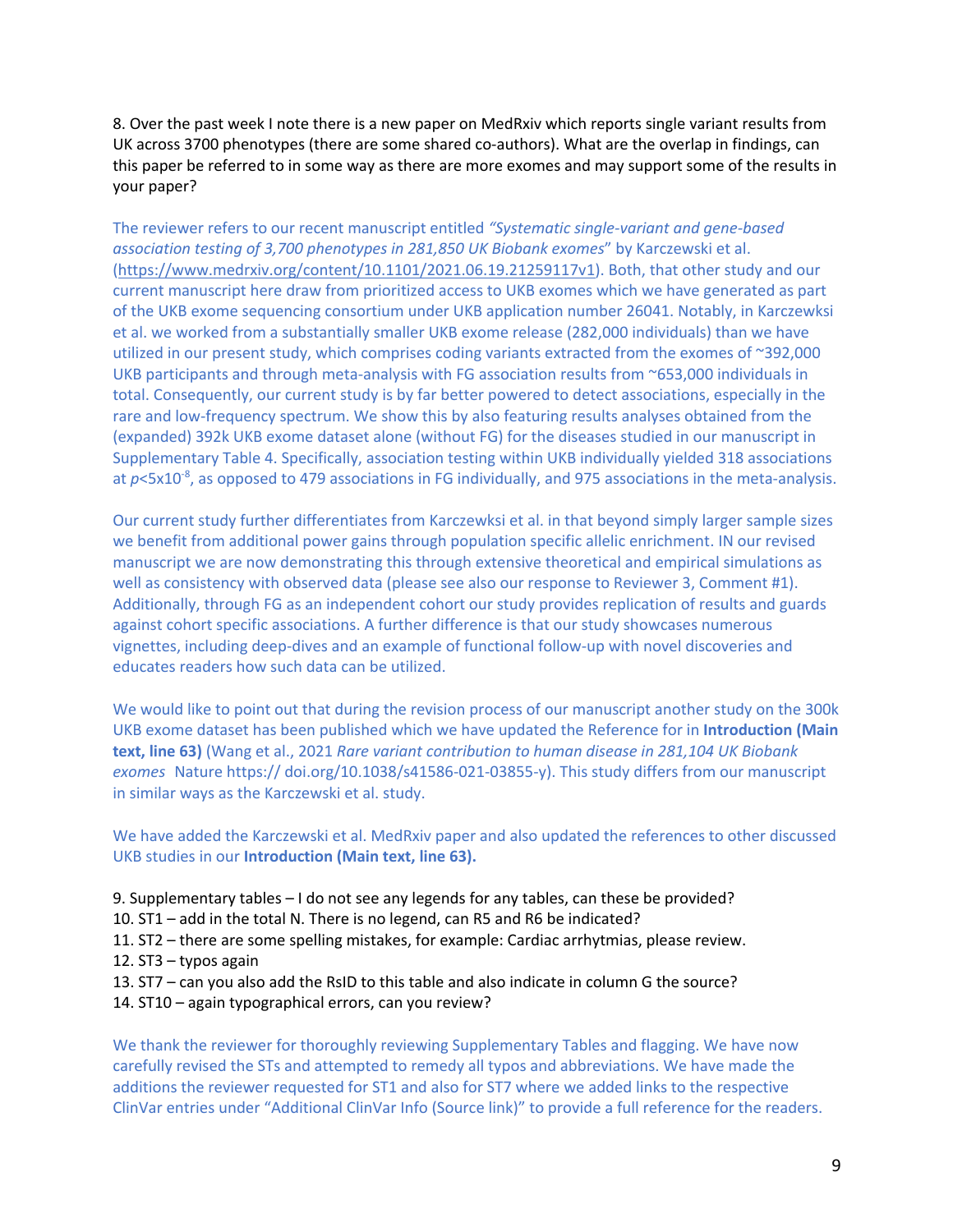We have added ST legends, along with explanation of abbreviations used in the STs in Supplementary Information **(Supplementary Table Legends, pages 32-33)**

#### 15. Can you provide further details on data sharing – the site and what results?

Exome source data utilized in this study have been or will be made publicly available via UK Biobank to qualifying researchers, with release of the data tranche on 456,000 individuals underlying our study anticipated for fall 2021 (for updates, see here: https://www.ukbiobank.ac.uk/enable-yourresearch/about-our-data/genetic-data). FG summary level data is released publicly on a bi-annual basis, with FG release #6 that underlies our study also becoming available in fall 2021. All summary association data underlying our results will be made publicly available for use and download on acceptance of publication. The link will be provided in the published manuscript under "Data availability".

#### **Referee #3/#4 (Remarks to the Author):**

This is the largest association study of protein coding variants identifying known and novel rare and lowfrequency protein-coding variants associated with disease. The analysis combines exome sequence data in UK Biobank with imputed genotype data from FinnGen, and may provide a cost-effective approach to increasing power for the detection of rare, disease-associated variants by leveraging MAF enrichment in different populations.

#### We would like to thank the reviewers for their insightful comments and suggestions which have positively impacted the manuscript.

1. The authors state that by combining data from two different populations, whereby rare alleles in one population are enriched in the second population, the authors were able to identify lower frequency variants in regions that have not previously been reported at genome-wide significance. However, there is also gain of power simply due to increased sample size. In Suppl Table 3, only 82 variants had MAF<1% in UKB. Most of these variants had larger effect sizes (median odds ratio of 2). If an analysis was done combining the UKB data with another 260,405 European ancestry genotyped individuals imputed to a fully sequenced reference (instead of Finnish samples), would most of these variants still be GWAS significant? In other words, is this just a matter of sufficient power due to increased sample size, or are these variants only identified at GWAS significance because of the higher MAF in the Finnish individuals?

The reviewers' make an excellent point. We have addressed their question via two additional sets of analyses: (1) using real UKB and FG data; and (2) via a realistic simulation study. In doing so:

"we demonstrate both theoretically and in practice that gains in power due to allele enrichment remain even after adjusting for power gains due to increased sample size (**Supplementary Figure MAF enrichment on Z-scores, Extended Data Figure 5d**)**.**" (**Main text, lines 150-152**)

Our additional analysis (1) was inspired by the reviewers' suggestion of "combining the UKB data with another 260,405 European ancestry genotyped individuals imputed to a fully sequenced reference (instead of Finnish samples)". To do this – within the limitations of the available data – we partitioned the N=392,814 UKB samples into two cohorts: (i) a "base" cohort consisting of  $N_1$ = 132,409 individuals;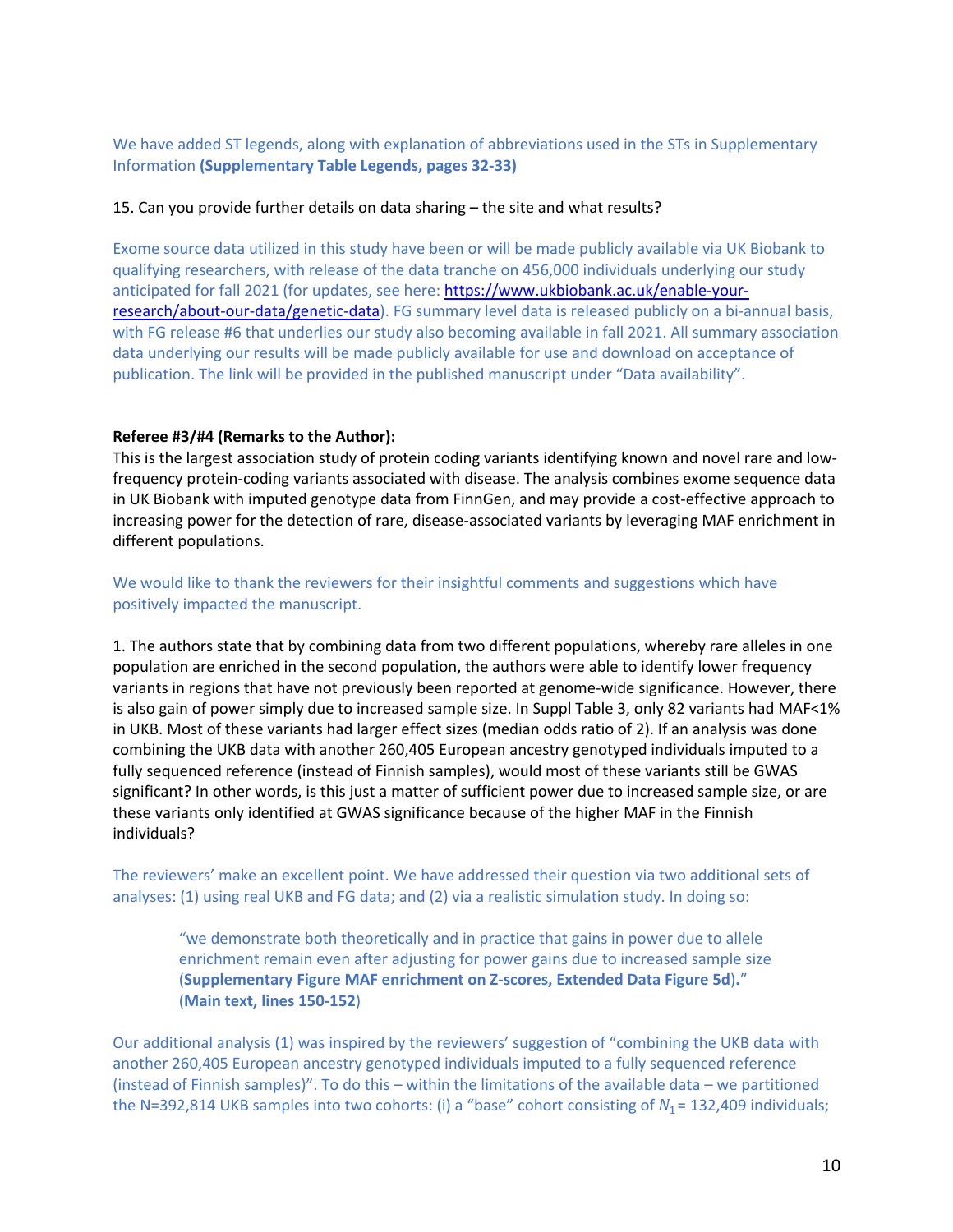and (ii) an "additional" cohort consisting of the remaining  $N_2$  = 260,405 individuals (As suggested, the number of additional samples match the  $N = 260,405$  FG individuals in our meta-analysis. We thus refer to this cohort as the FG "sample size matched" cohort).

To assess the relative improvement of meta-analysis Z-scores due to allele enrichment \*and\* an increased cohort size, against improvements owing to increased cohort size alone, we computed results for two meta-analyses and assessed their ratios. Specifically, we computed ZUKBXFG/ZUKBXUKB, where UKBxFG denotes the UKB base cohort combined with FG individuals and UKBxUKB denotes the UKB base cohort combined with the UKB 'sample size matched' cohort. The values of  $log_{10}[Z_{URBKEG}/Z_{URBKURB}]$  as a function of allele fold enrichment were concordant with our theoretical expectations that allele enrichment provides additional gains in power over and above increased sample size (**Extended Data Figure 5d)**. Note that in this Figure, we log transformed the ratio so  $>0$  reflects a Z-score that is higher in UKBxFG than in UKBxUKB, whereas a Z-score <0 reflects the inverse. Higher fold enrichment (FE) in FG leads to more significant associations in UKBxFG vs UKBxUKB (higher log(Z ratio)). Our simulation results thus support systematic power gains due to allele enrichment rather than simply due to sample size (**Extended Data Figure 5d)**. A similar trend is also seen for FE in UKB where more negative log-Z ratio is observed in UKBxUKB vs UKBxFG. The discussion of our approach and results have been added to **Supplementary Information (pages 10-13, pages 16-17)** and as **Extended Data Figure 5d**.

Our additional analysis (2) modifies the simulation protocol detailed in **Supplementary Information** to match the 3-cohort design of analysis (1) above. That is:

"We further investigate the relative gain in IVW Z-scores across a broader range of enrichment values. For this, we modified our simulation strategy detailed in section **Simulations of MAF enrichment effect on inverse-variance weighted meta-analysis Z-scores** to match the cohort analyses above. Specifically, we followed the identical simulation protocol, yet now simulated results from a UKBxFG and separately UKBxUKB meta-analysis, followed by computing the ratio of IVW Z-scores. Results are presented in **Supplementary Figure MAF enrichment on Z-scores**. Again, our theoretical predictions of the relative IVW uplift closely match the simulated results (**Supplementary Figure MAF enrichment on Z-scores (c)**). For instance, when considering a 5-fold MAF enrichment in the FG study, our theoretically predicted estimates (equation (12)) from the simulation study closely approximate the observed estimates (**Supplementary Figure MAF enrichment on Z-scores (d) and Extended Data Figure 5d)**. Our simulations further support our findings that studies involving cohorts with MAF enriched designs are likely to provide (potentially significant) additional power gains relative to gains achieved by increasing sample size alone." (**Supplementary Information, lines 311-324)**

In conclusion, our theoretical, empirical and observed results all suggest power gains from allele population enrichment on top of gains from increased sample size.

2. For the FinnGen data, how confident are the authors in the accuracy of the imputation for rare variants? The methods do not state if there was any INFO score cut-off applied for filtering of lowquality imputed variants? Could the authors also provide the distribution of INFO scores for MAF<1% in FinnGen?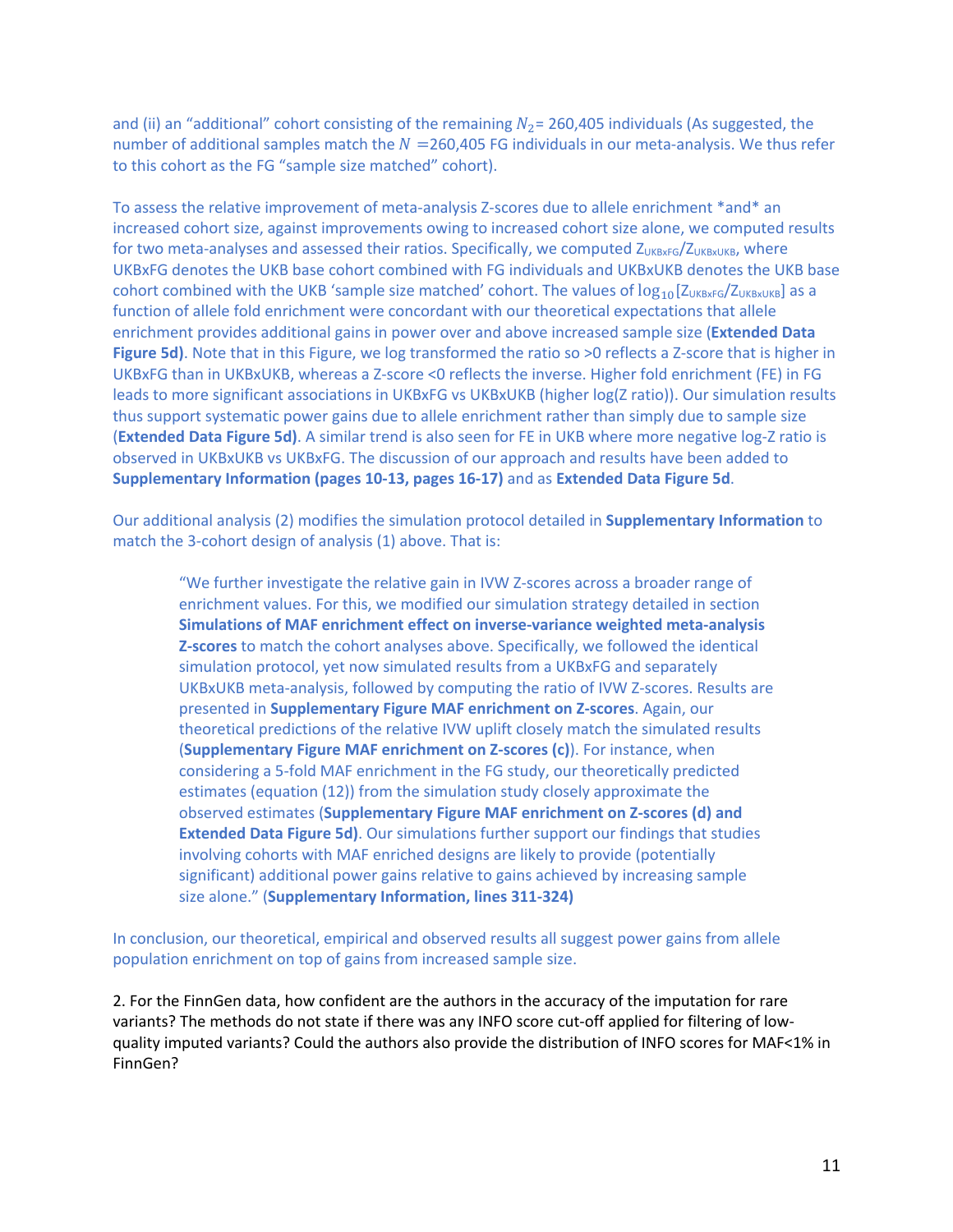As we state in the Introduction section, "the distinct Finnish haplotype structure is characterized by large blocks of co-inherited DNA in linkage disequilibrium and an enrichment for alleles that are rare in other populations, but can still be confidently imputed from genotyping data even in the rare and ultrarare allele frequency spectrum" (**Main text, lines 67-69**). We did impose an INFO cut-off (>0.6) as we now clarify in Methods under "Coding variant selection" (**Main text, line 585**) and "Disease endpoint association analyses ("info", now capitalized)" (**Main text, line 623**). Further imputed QC measures are detailed in **Supplementary Information (page 3)**. Additionally, we have added the distribution of FG INFO scores for all FG data, the significantly associated sentinel variants, as well as for all associated variants with MAF<1% as a multi-panel figure into the **Supplementary Information** (**page 4**). The INFO scores of the sentinel associated imputed variants were all >0.85. Overall, we are very confident in the imputation quality and QC measures underlying our results (see also our response to Reviewer 2, Comment 2).

3. The authors derive and validate a theoretical prediction of the improvement in meta-analysis Z-score statistics as a function of sample size, MAF and effect size differences. However, the importance of effect sizes difference is not well reflected in their derivation. In fact, Equation (14) seems to suggest that uplift parameter "alpha" no longer depends on effect sizes, while this is only masked by the parametrisation. We suggest 1) expressing alpha as a function of the odds ratio (OR) in each study and 2) then simplify the expression under the assumption that the OR is constant across studies. This way, the reader will not be confused by statements like "for fixed  $\kappa$  (kappa) IVW uplift  $\alpha$  increases with increasing MAF-enrichment", which are incorrect given that kappa is itself a function of MAFenrichment. We believe that our suggestion should clarify the logic of the argument made there.

We thank the reviewers for their helpful suggestions and apologize for the confusion. As suggested, 1), we have extended the derivation of our estimator to now include (and thus highlight the importance of) effect sizes on the improvement of meta-analysis Z-scores (c.f., **equation (17) in the Supplementary Information**). The reviewers rightly highlight dependencies between variables in the calculation of IVW uplift. We have therefore removed the confusing sentence about fixing the variable  $\kappa$  (kappa).

Further, in the new **equation (16) (c.f. Supplementary Information**) we show that the log odds ratio can be approximated as a function of disease prevalence and MAF, hence the reviewers' suggestion 2), i.e., assuming that the OR is constant across studies, while helpful, unfortunately doesn't bypass the issue that, even after assuming the OR is constant across studies, changes in MAF enrichment can still (feasibly) affect  $\kappa$ . We have modified the text to acknowledge this and in doing so clarify our logic as suggested:

"Equation (17) highlights the influence of disease prevalence ( $\pi_i$ ), study sample size  $(N_i)$ , MAF enrichment  $\left(\frac{MAF_2^*}{MAF^*}\right)$  $\frac{MAF_2^*}{MAF_1^*}$  and  $\frac{MAF_2}{MAF_1}$  and the log odds-ratio ( $LOR_i$ ), i.e., regression effect size  $b_i$ , on IVW uplift  $\alpha$  from studies  $i \in \{1,2\}$ . Owing to some dependencies between variables, e.g., equation (16) relates the log odds ratio to MAF and disease prevalence, it is difficult to make general statements about expected uplift based on increasing MAF enrichment, while attempting to fix the value of other variables. Broadly speaking, however, our theoretical, simulated and observed results indicate that IVW uplift  $\alpha$  increases with increasing MAF-enrichment (**Extended Data Figure 5 (a-d), Supplementary Figure 2 and Supplementary Figure MAF enrichment on Z-scores**)." (**Supplementary Information, lines 279-287**)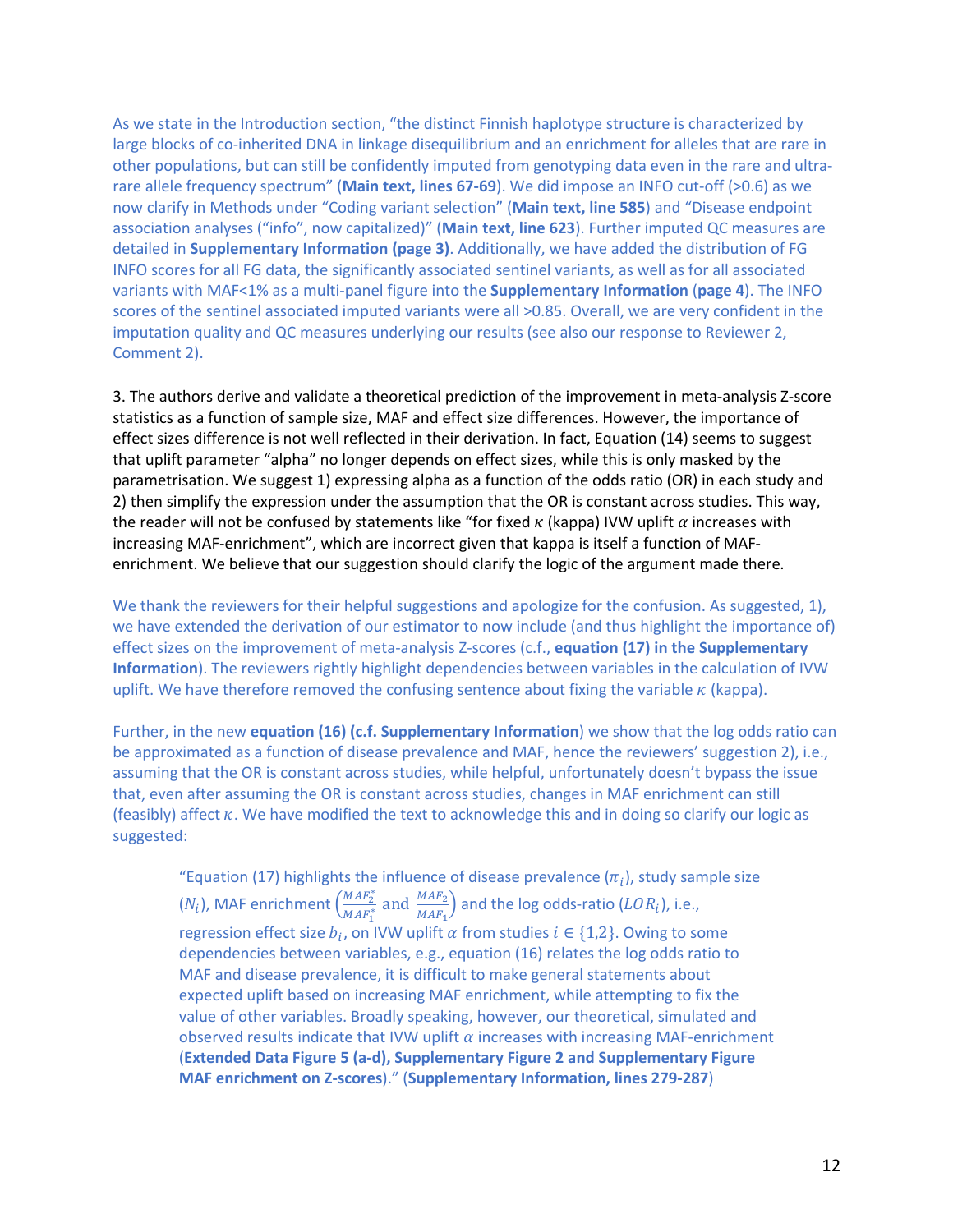4. Pg 7 Line 164 – the authors state that the majority of regions were associated with a single disease cluster. They refer to Ext Data Figure 6. Panel b of this figure shows that most variants are associated with 1-2 biomarker groups. Looking at the biomarker groups, all blood biochemistry measures are classed as one group, despite these biomarkers having very different functions e.g. Vitamin D vs lipids vs inflammatory biomarkers which would be relevant for different disease groups. Lipids would also be more related to anthropometric measures and impedance measures, inflammatory biomarkers related to blood cell counts, urate and creatinine would be more related to blood pressure. Therefore, the number of true pleiotropic associations may be under-estimated. Re-grouping the blood biochemistry biomarkers according to function would make much more sense, rather than a single Blood Biochemistry group. For example see categories listed by UKB

https://www.ukbiobank.ac.uk/media/oiudpjqa/bcm023\_ukb\_biomarker\_panel\_website\_v1-0-aug-2015-edit-2018.pdf.

5. Similarly, Page 11 Line 242, 47 regions were associated with 5 or more biomarker categories including loci such as APOE. But the anthropometry measures, impedance measures and lipids could be considered functionally as one groups, given the causal association between lipids and anthropometric measures instead of 3 separate groups (vertical pleiotropy as opposed to horizontal pleiotropy). ABCG5 is also listed as a locus associated with 5 or more biomarker categories, but it is only associated with blood biochemistry traits.

Due to the overlap in scope between questions 4 and 5, we reply to both questions simultaneously. We had grouped biomarkers according to the main UKB categories of measurement modality/group and thank the reviewers for providing the link to a more refined biochemistry category list. As per the reviewers' recommendation, we have updated categorizations to now also include more granular UKB biochemistry subgroupings (see revised and updated Supplementary Table 8, Column E and Supplementary Table 9). The main text has been updated as such:

"Additional biochemistry subgroupings were based on UKB biochemistry subcategories: https://www.ukbiobank.ac.uk/media/oiudpjqa/bcm023\_ukb\_biomarker\_panel\_web

site\_v1-0-aug-2015-edit-2018.pdf.)"(**Main text, lines 670-673**)

Accordingly, we have updated Extended Data Figure 6c to better reflect the distributions of associated biomarkers using the newly defined biochemistry subgroupings. We have, however, decided to retain our original less granular categorization for main Figure 3a, primarily to aid visual interpretability of our results. We hope this is acceptable to the reviewers.

In response to comments on specific examples in question 5, we have removed *ABCG5* and *MC1R* from the list of loci discussed in the Main text (**c.f. line 269**) and manually checked the remaining loci for evidence of pleiotropy across the previous and updated groupings. For *APOE*, despite the complexities of grouping biomarkers (as we explain below) and potential vertical pleiotropy around lipid and anthropometric categories, the locus is still associated with liver, renal, CRP, HB1Ac, cancer, bone and joint biochemistry biomarkers, pulse rate, spherical power (eye), and red and white cell indices.

We agree with the reviewers that classifying biomarkers a priori is a complex task that is difficult to perform in both, a systematic automated fashion or through manual curation as there are multiple ways to classify. Groupings can be done by measurement modalities and techniques such as impedance vs physical measures vs lipid biochemistry, or by disease systems. However, there's a large degree of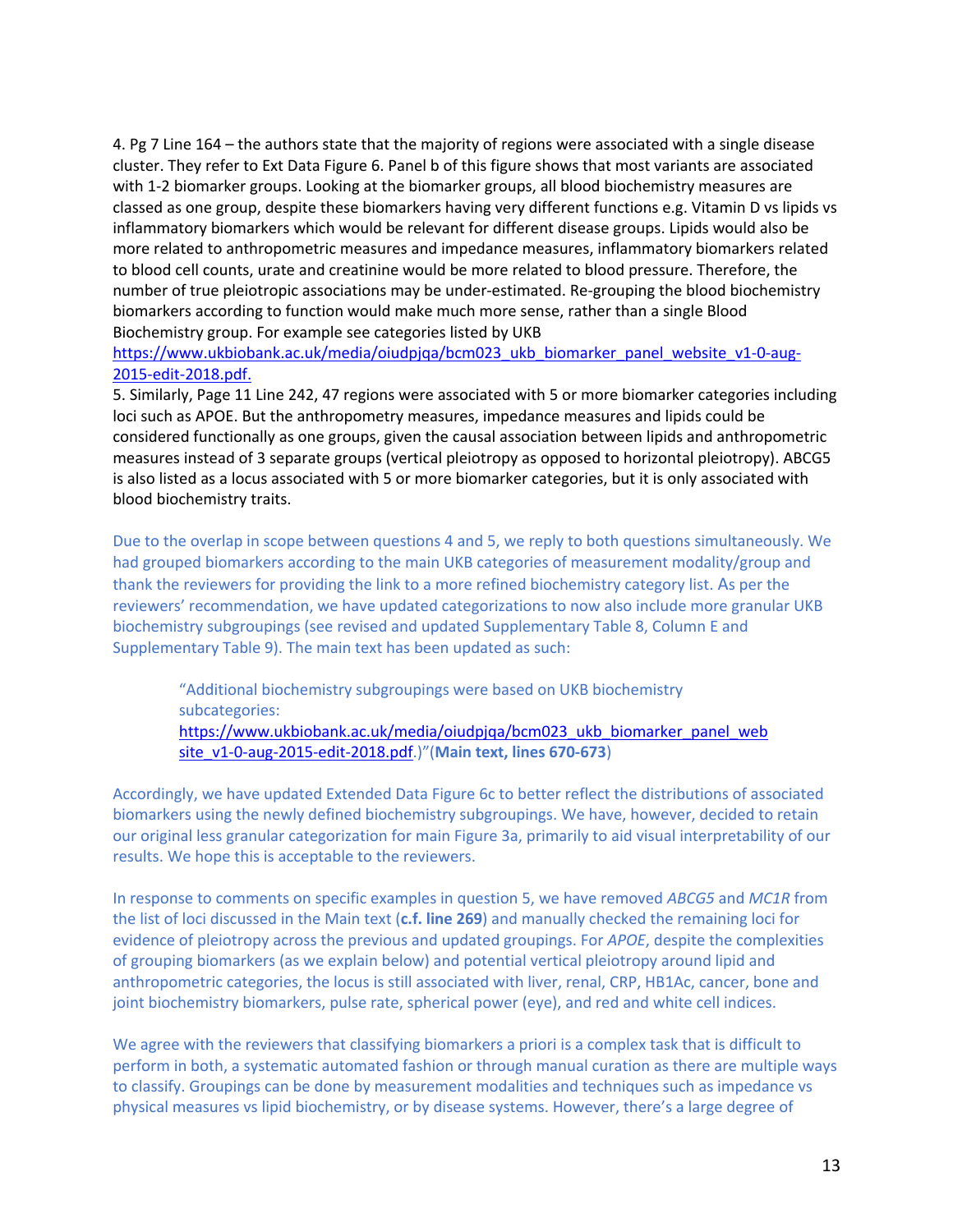overlap and correlation using any type of classification as the reviewers highlight, which makes identifying a gold standard approach very challenging. As one example, Alkaline phosphatase (ALP) serves to illustrate the point. ALP is classified herein as bone (and joint) group, following the categories listed by UKB, but is clinically often part of a liver function test panel as ALP can be a sign of liver dysfunction and cholestatic diseases. Additionally, elevated ALP related to bone may also reflect primary and secondary cancers affecting bone, blood cells (lymphomas and leukaemias), kidneys (renal cell carcinoma) – hence, assigning a group for ALP is context specific, with no obvious gold standard. If we were to assign multiple groupings to one biomarker, we run the risk of over-inflating pleiotropic assessments. Consequently, a fine-scale quantification of pleiotropy is difficult and typically not unambiguous. Nevertheless, we are confident that our results are indeed indicative of pleiotropy for the respective loci. As part of our contribution, we will make available the sentinel variant biomarker results also of the non-significant ( $p<1x10^{-6}$ ) associations, so readers will be able to further customize our data towards their respective definitions and needs.

6. Supplementary table 10 - rs121913502 (15:90088702:C:T) has a huge effect size (beta=22 in FG) with myeloid leukemia. A lookup of this variant in ClinVar shows it is annotated as pathogenic/likely pathogenic (31 May 2016) for acute myeloid leukemia. But in Suppl Table 3, it shows as NA under ClinVar pathogenicity and 1 as Novel ClinVar

variant. https://www.ncbi.nlm.nih.gov/clinvar?term=((29755[AlleleID])OR(362867[AlleleID])) Please re-check ClinVar annotations for all variants to ensure none have been missed and are not labelled as novel when previous evidence is available.

We thank the reviewers for noticing this mis-annotation. To confirm, we are assuming that the reviewers are referring to Supplementary tables 3 and 7 (i.e., ST3 and ST7) ClinVar annotations, rather than ST10. We have corrected the oversight and can confirm that we have rechecked all other ClinVar phenotype trait mappings. For associations that are novel variant as well as novel gene associations (columns AA-AE = 1 in ST3), we performed additional manual curation to check whether they have been previously reported. In this case, the *IDH2* association with myeloid leukaemia was picked up as being previously reported in our manual curation.

In addition, we are now providing a new column M ("Additional ClinVar Info") in ST7 which contains the link to the original ClinVar entries for full clarity and for reference.

7. There have been some large multi-ancestry exome-sequence studies for specific disease published e.g. T2D (https://www.nature.com/articles/s41586-019-1231-2), serum urate (https://pubmed.ncbi.nlm.nih.gov/30315176/ ) and Alzheimer's disease (https://www.nature.com/articles/s41380-018-0112-7). Does this analysis replicate these findings, and would these variants have been replicated by UKB alone or only when FinnGen and UKB are combined? Also are variants identified here identified in these studies?

We have reviewed the named publications and manually assessed all associations reported as significant with the findings reported in our study. If a reported variant had  $p<0.05$  with the respective trait in either FG or UKB, we performed specific variant association testing and meta-analysis. We summarize our findings in "Additional Tables 1-4", which we provide for the reviewers and that can be summarized as such:

T2D (Flannick et al):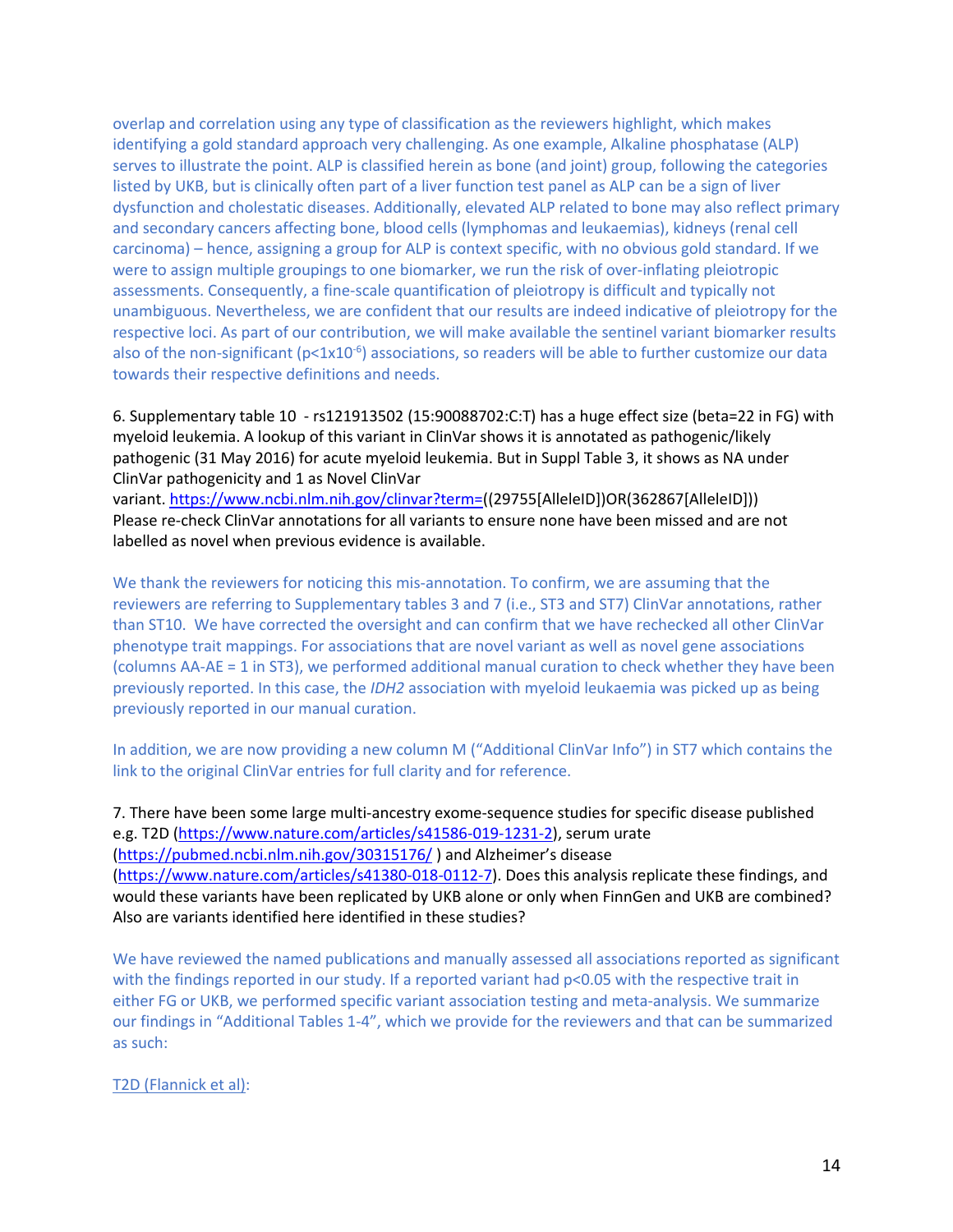12 protein coding variants reported in this study as associated withT2D (based on their Extended Data Table 1) were interrogated also in our study. Of these we replicated (at  $p<$ 5x10<sup>-8</sup>) 9 associations in the meta-analysis, the same 9 in UKB alone, and 7 in FG alone (with the two remaining variants replicating in FG at p<1x10<sup>-6</sup>). The remaining three variants, of which two were in the same gene (*SLC16A11*), did not replicate at the chosen significance level. All the betas were in concordant directions between our metaanalysis and Flannick et al. We now make these results available as Additional Table 1.

Notably, we also compared the associations identified in our study against the T2D Knowledge Portal (https://t2d.hugeamp.org/) to which Flannick et al. contributed and that contains large collections of meta-analyzed multi-ancestry T2D GWAS. We found matching variants for 32 of 34 sentinel associations reported in our study. Of these, all replicated nominally at  $p<0.05$ , and 26 replicated at  $p<5x10^{-8}$  (see Additional Table 2). Again, the betas were concordant and highly correlated between T2D KP and our analysis.

#### Alzheimer's disease (AD) (Bis et al.):

We assessed the multiple testing-corrected genome-wide significant associations from Bis et al (their Supplementary Table S3). All six reported coding-variant associations replicated in our meta-analysis at p<1.3x10-4 (see Additional Table 3). The *APOE* and *APOC4* variants replicated beyond GWAS significance in both UKB and FG individually, as well as the meta-analysis. The *TREM2* variant rs75932628 had a  $p=0.23$  in FG and  $p=2.1x10^{-4}$  in UKB, with  $p=9.9x10^{-5}$  in the meta-analysis. It's failure to replicate is likely due to the fact that this variant is rare and highly depleted in FG (MAF=0.035%) and still rare in UKB (MAF=0.32%). The remaining three variants (rs28399654, rs28399653, rs3208856) were all at least nominally significant in both FG and UKB, with the meta-analysis boosting the associations. Once again, the betas were concordant.

We did not conduct coding-wide replication analyses for serum urate levels since our primary CWAS are focused on disease endpoints.

Varying sample sizes, allelic enrichment or depletion in different ethnicities, ancestry differences and differences in disease ascertainment between cohorts among others may all feasibly affect replication. Despite this, it is reassuring to see the vast majority of our findings here are highly aligned with findings from large, independent multi-ancestry GWAS meta-analyses. In conclusion, based on the high replication rate for the two selected diseases, we are thus confident that the findings in our CWAS study on 744 disease endpoints are well in line with associations identified through classical single-disease GWAS.

#### 8. Page 8 Line 178 - "152 had previously been linked…" could you add the % in brackets i.e. 28.5%. "For 45 of these, the associated…" could you add % i.e. 29.6%

We have updated and added these suggestions. The respective sentence now reads as such:

"Of the 534 distinct variants with significant disease associations in our study (p<5x10<sup>-8</sup>), 152 (28.5%) had previously been linked to diseases in ClinVar. For 46 (30.3%) of these variants, the associated disease cluster matched with a previously reported phenotype in ClinVar." (**Main text, lines 192-195)**

Note: 46 instead of 45 updated due to the *IDH2* association being previously associated with multiple myeloma in ClinVar.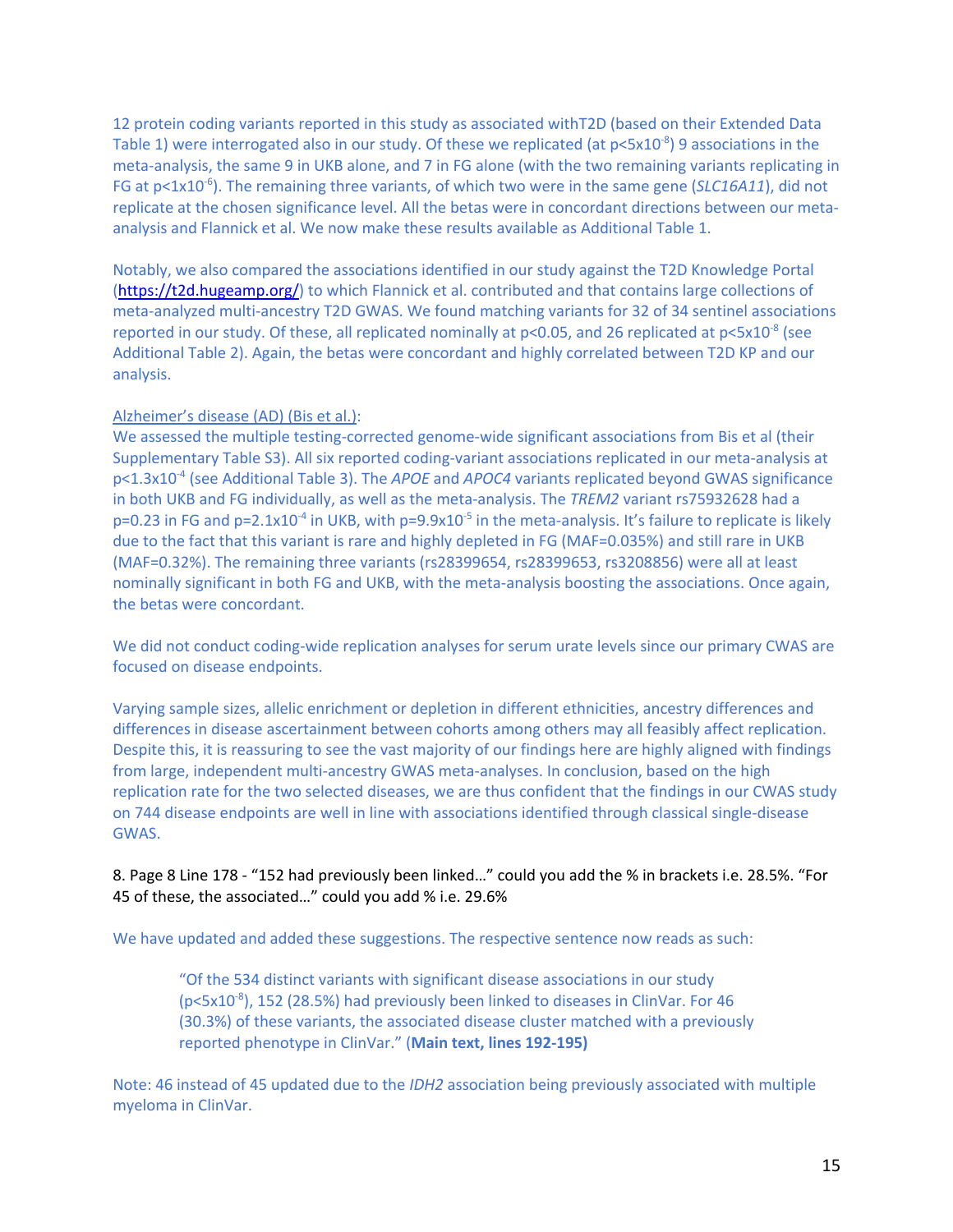9. For the variants that were associated with a disease cluster that was different than the phenotype reported in ClinVar, could you provide some examples of how different were the ClinVar phenotypes from the disease cluster? Is there any evidence from mouse studies or drugs side-effects for pleiotropic effects of the genes?

We have attempted, via manual clinical expert curation, to link putative related associated diseases to ClinVar conditions, with a short brief description of the clinical connection. Results from phenotype matching are now included as an additional column K "Putative related traits for unmatched traits" in ST7.

We have modified the main text to highlight this as such:

"For the remaining 106 ClinVar-listed variants, 29 (27.4%) showed associations to conditions putatively related to those listed in ClinVar **(Supplementary Table 7 and Methods).**" (**Main text, lines 198-200**)

Determination of related phenotypes requires a degree of clinical judgement which may vary between assessors, but we are confident that our phenotype curation, that has been conducted independently by two experienced medical professionals, should serve well as approximation.

The reviewers make an interesting point about the use of mouse studies and drug side effects for assessing pleiotropy. However, the datasets capturing a broad set of phenotypes concomitantly to do such analyses systematically are currently limited, and it would be challenging to utilize results for generalizable statements. This is certainly an area that should be actively investigated with newer methods in future studies.

10. In Figure 1C it would be useful to distinguish which of the blue dots were significant in UKB only and those that were significant in FG only.

As suggested, we have updated **Figure 1c** to incorporate this change.

11. Pg 5 Line 107 - the description of how a distinct region is defined is a little confusing. Could this be written more clearly.

We appreciated the reviewers' point and clarified our definition of a distinct region:

"For overlapping genetic regions that are associated with multiple disease endpoints (pleiotropy), to be conservative in reporting the number of associations we merged the overlapping (independent) regions to form a single distinct region (indexed by the Region ID column in **Supplementary Table 3**)." (**Main text, line 644-647**)

The definition of genetic regions/loci associated with traits become complex in the context of multiple outcomes, especially when some outcomes are related/correlated. Our definition keeps to the conservative side to avoid inflated reports of genetic regions. Specifically, we follow a similar approach to that employed in our previous large-scale pQTL study (Sun et al., Nature 2018; https://www.nature.com/articles/s41586-018-0175-2), where analogously to multiple diseases tested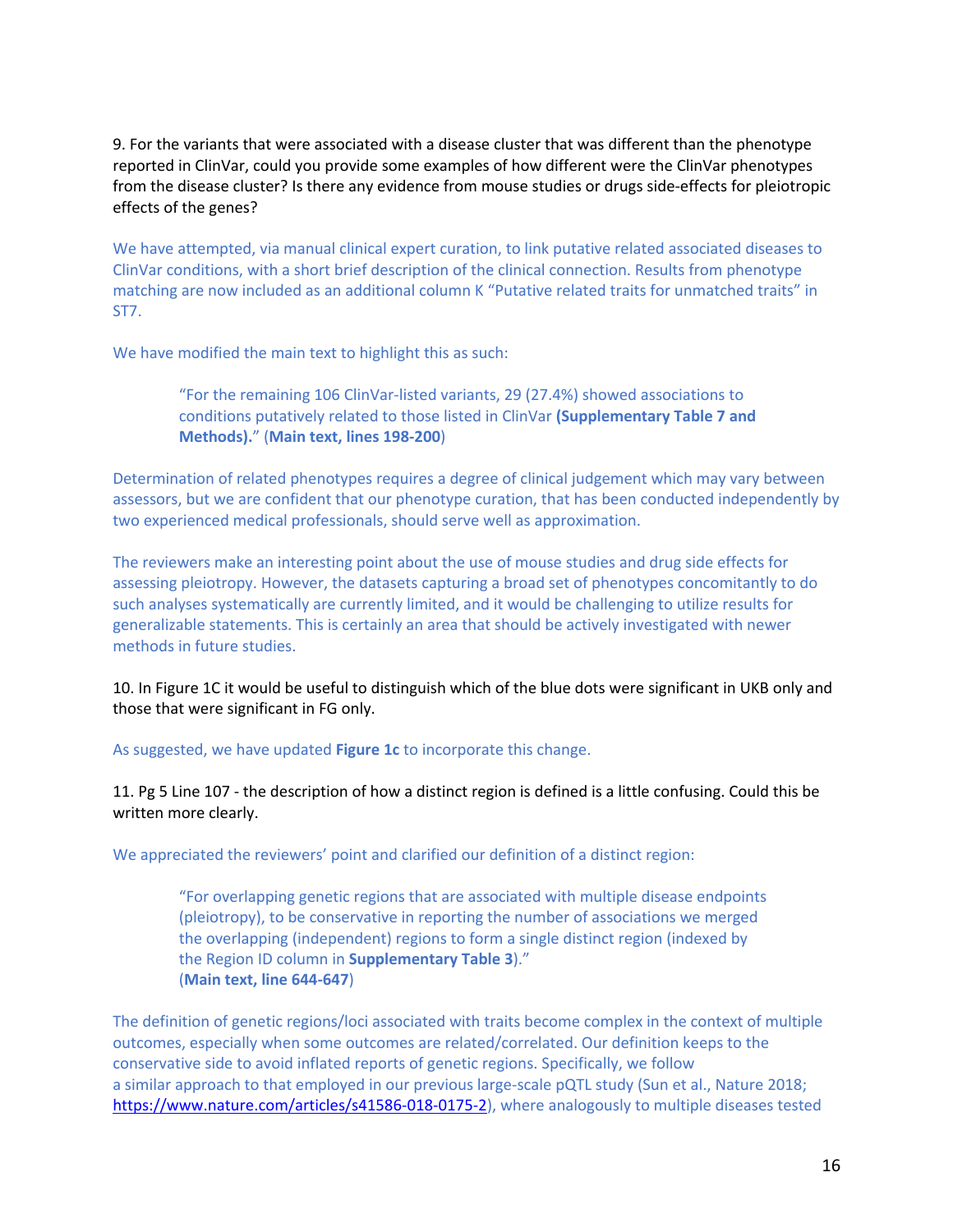here, there are multiple proteins, and overlapping regions associated with multiple traits in both cases are counted as one region rather than multiple ones. We believe our more conservative reporting, whilst more complex, provides added information and a more objective 'accounting' of our discoveries, avoiding inflated reporting of associations.

12. Winner's curse can lead to inflated effect sizes that the large effects reported for some of these variants could potentially mislead replication studies, which will be looking for larger effect sizes.

We agree with a risk for winner's curse in any genetic study. However, since the main findings we report are replicated in two independent cohorts where genetic data has been generated on two distinct platforms, and since inclusion into our meta-analysis requires at least nominal significance in each study individually, we feel that our study is considerably more protected from winner's curse than most large single cohort GWAS.

#### 13. Is it possible to compare the proportion of variance explained for a few traits by coding SNPs vs noncoding SNPs since genome-wide data is available for both samples?

This is a really interesting point that deserves to be thoroughly investigated in follow-up studies that will systematically integrate the coding associations reported here together with non-coding associations across a range of diseases. In practice, we expect it to be challenging to unambiguously separate out signals that are uniquely driven by non-coding relative to coding variants owing to LD, which will likely need to happen on a locus-by-locus basis. Whilst interesting, we feel this is beyond the scope and focus of this study and warrants its own separate investigation in the future. We will be releasing our summary results to allow other researchers to perform additional analyses to help approximate the variance explained.

14. Page 7 Line 152 – The authors state that 35% of region-disease cluster associations have not been previously reported at p<5e-8. Previous GWAS sample sizes may have been smaller and therefore less powered to detect at genome-wide significance. Is there a way to see if these variants have suggestive association in previous studies (p<1e-5)?

For our reporting in our cross-reference with previously published disease GWAS, we used  $p<5x10^{-8}$  as cut-off as this is the most widely adopted GWAS significance threshold. As such, many summary statistics in GWAS Catalog and PhenoScanner may only contain genome-wide significant results. Nonetheless, we have additionally performed this analysis cross-referencing GWAS Catalog and PhenoScanner with reviewer suggested  $p<1x10^{-5}$ . As expected, we observed a slight decrease, 184/620 (30%) compared to 216/620 (35%), in distinct region-disease cluster associations (at  $p<5x10^{-8}$ ) that had not previously been reported.

For consistency and interpretability, we keep the reporting in the main text, and we appreciate the reviewers' good point of many previous studies being smaller and less-powered.

15. It would be useful to know how many distinct genes were associated with disease (outside the HLA region) and how does this compare to the number of distinct regions i.e. how often were coding variants in 2 adjacent genes merged outside the HLA region? Also, of the associated genes, how many had more than one independently associated coding variant?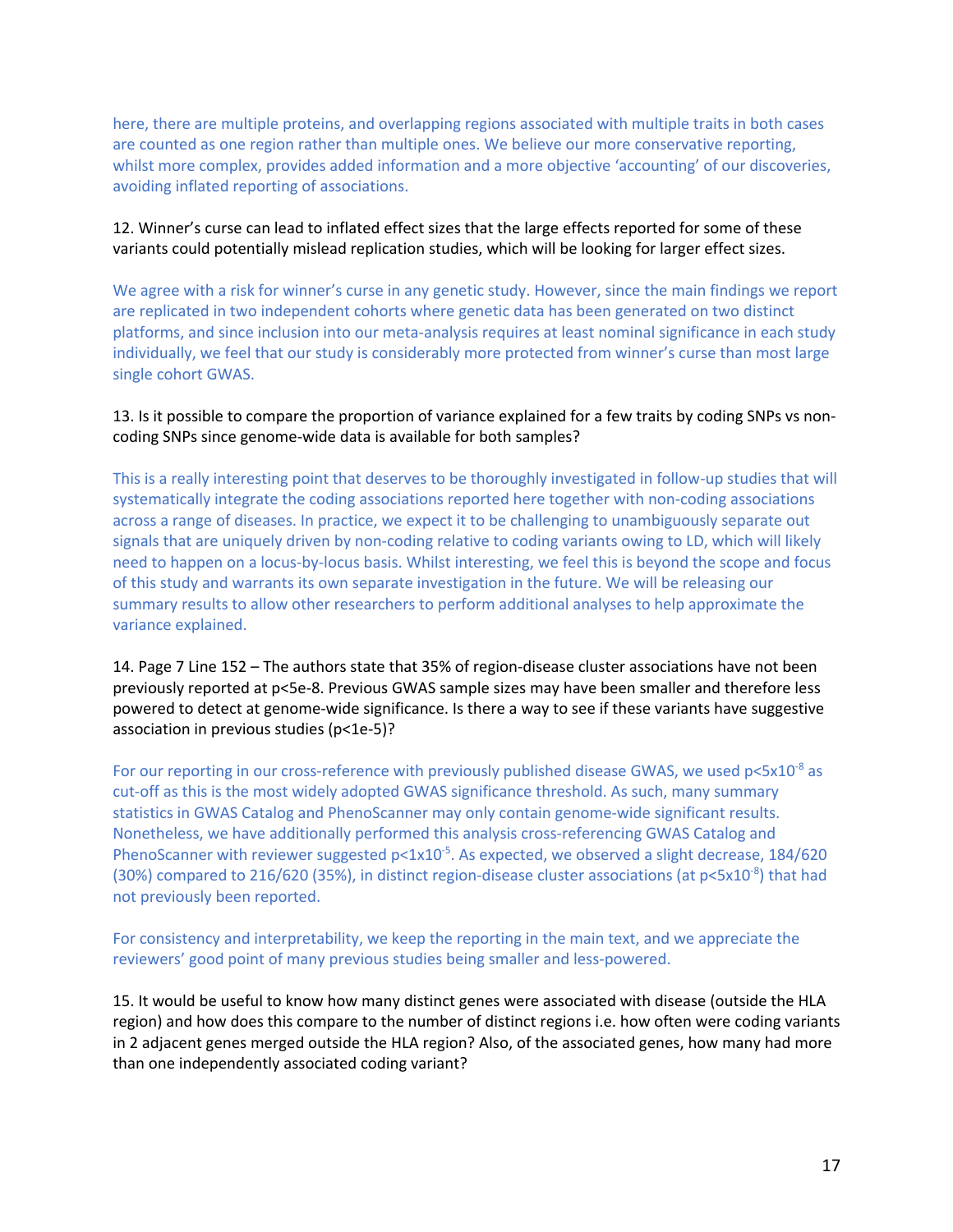We thank the reviewers for this suggestion. We have added a short text describing the number of distinct genes associated with disease, as well as a histogram (now featured in **Extended Data Figure 6a**) on how many genes with associations are within each distinct region (per disease cluster; excluding MHC). The vast majority of regions have single gene associations as expected with ~8% where 2 or more adjacent genes were merged (outside the MHC). We have modified the manuscript as follows:

> "Mapping associations to genes, we found a total of 482 unique genes associated with the 148 disease clusters. Approximately 92% of the associated regions for each disease cluster (excluding the MHC) harbour a single gene with coding associations **(Extended Data Figure 6a)."** (**Main text, lines 176-178**)

As there are multiple ways to estimate the number of independent coding associations, we did not perform specific conditional analysis in this study, which goes beyond the main findings and examples our manuscript focuses on. As the summary data will be made available, individual investigators will be able to perform LD-based pruning/summary conditional analysis, e.g., by using GCTA or similar methods on a locus by locus basis. Especially for certain loci which may be complex, individual investigators may wish to choose to model the dependencies between associations through various approaches, some of which may be biologically informed.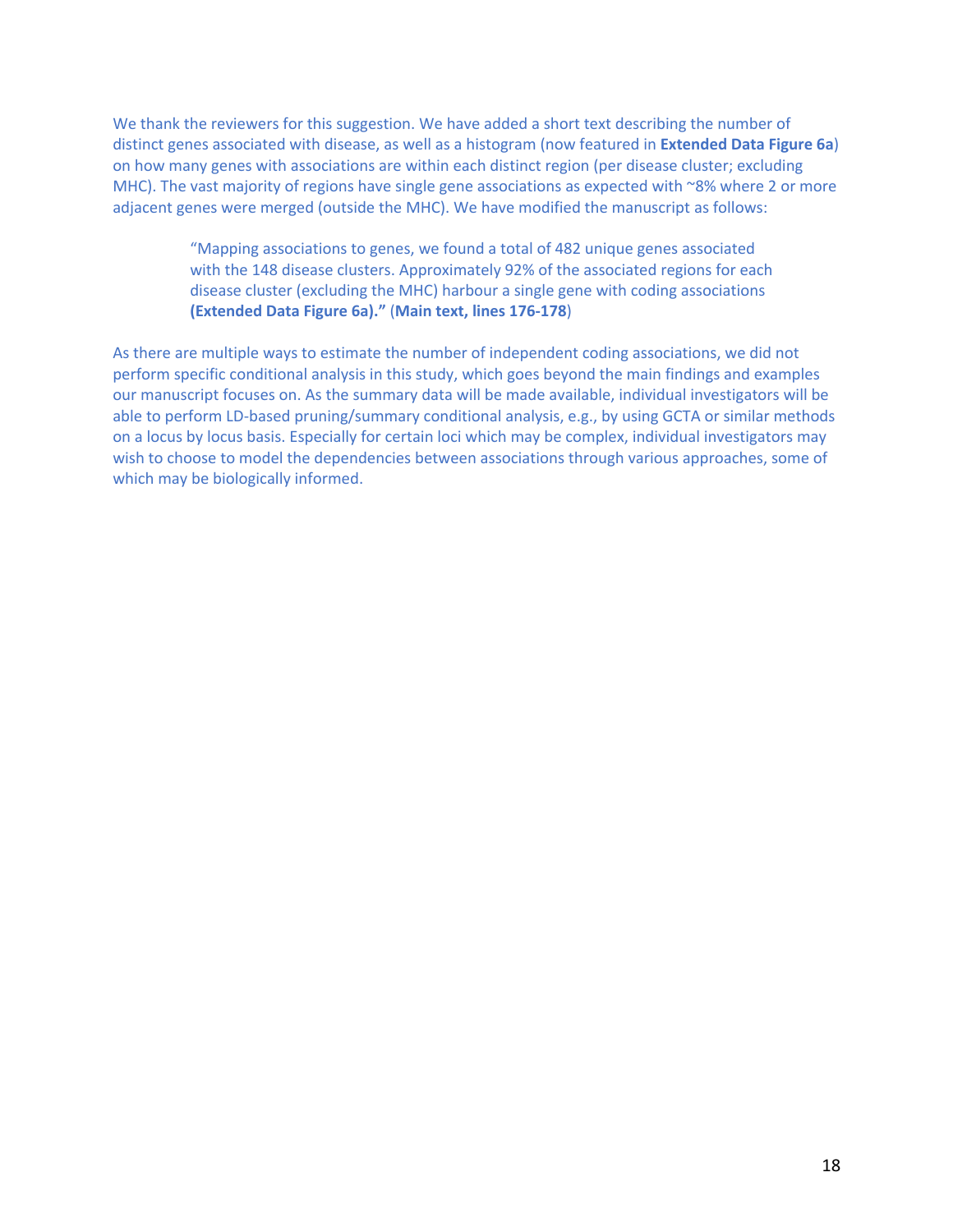#### **Reviewer Reports on the First Revision:**

Referee #1 (Remarks to the Author):

The authors have addressed my concerns.

Referee #2 (Remarks to the Author):

Thank you for your detailed responses to all of the points I raised, you have done a lot of additional work with clarifies many of the questions I raised and the other reviewers. In response to my first point, thank you for performing additional analysis to support your threshold of P<0.05. The addition of computational modelling you did and now added to the supplementary material will be informative for other researchers I am sure and it supports your approach. I also appreciate the addition of new tables and providing more information on the QC of rare variants. I had raised a few queries on your discussion of variants in known candidate genes for AF. The revisions you have made to the manuscript address my queries on this and illustrate the motivation and the movement of some of the results to the supplementary material balances out reporting across all the new variant discoveries in the paper.

Referee #3/#4 (Remarks to the Author):

Thank you to the authors for sufficiently addressing all my comments. I have no further comments.

As with other published, large exome sequence studies, the work presented here will be a very useful resource for the research community, and I urge the the authors to consider enabling easy querying of the results e.g. a web interface such as Genebass, in order to enable the international research community to fully leverage this data.

#### **Author Rebuttals to First Revision:**

#### **Referee #1 (Remarks to the Author):**

The authors have addressed my concerns.

#### We are pleased that all concerns have been addressed.

#### **Referee #2 (Remarks to the Author):**

Thank you for your detailed responses to all of the points I raised, you have done a lot of additional work with clarifies many of the questions I raised and the other reviewers. In response to my first point, thank you for performing additional analysis to support your threshold of P<0.05. The addition of computational modelling you did and now added to the supplementary material will be informative for other researchers I am sure and it supports your approach. I also appreciate the addition of new tables and providing more information on the QC of rare variants. I had raised a few queries on your discussion of variants in known candidate genes for AF. The revisions you have made to the manuscript address my queries on this and illustrate the motivation and the movement of some of the results to the supplementary material balances out reporting across all the new variant discoveries in the paper.